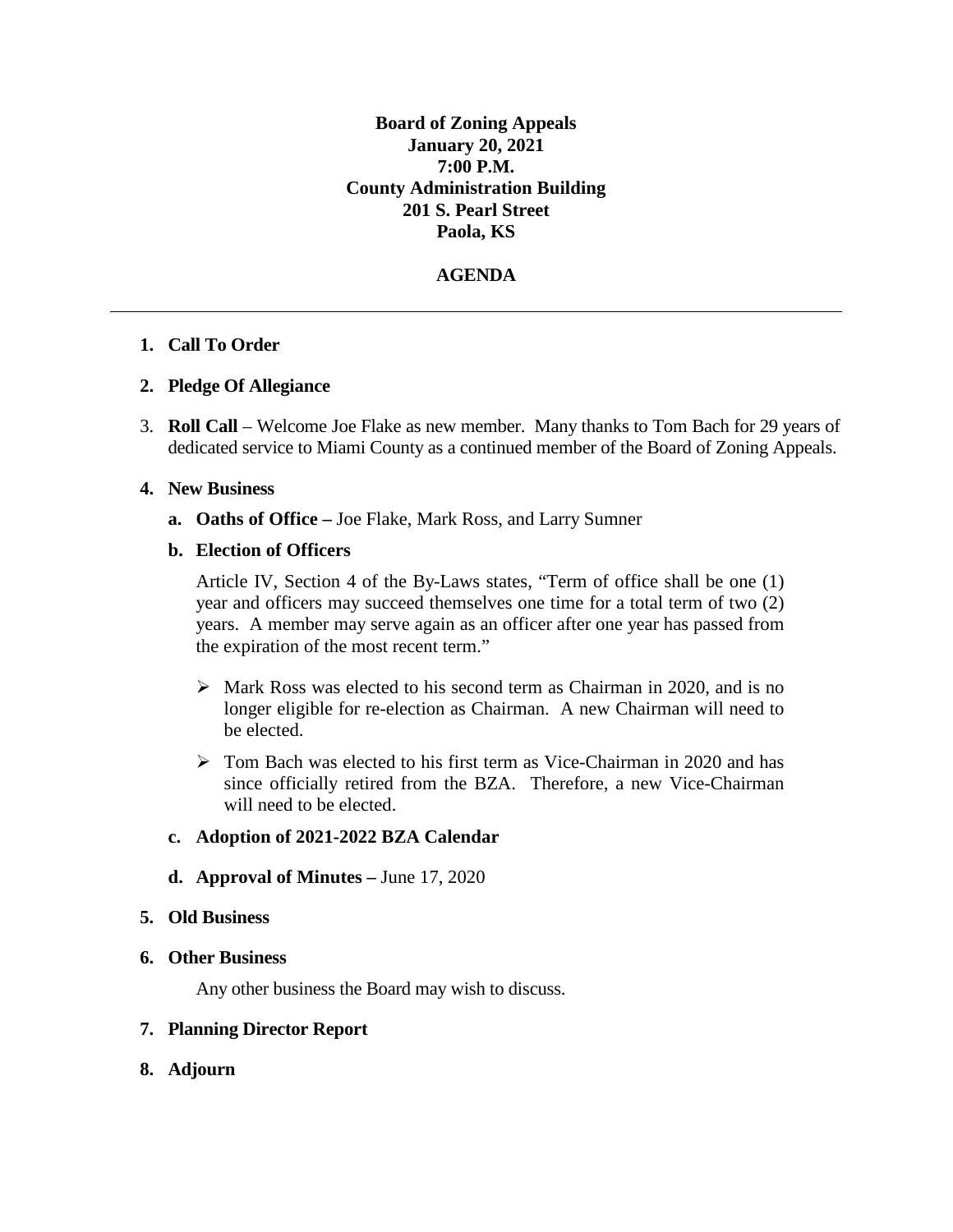# **Public Hearing Procedure**

- 1. Chairman announces agenda item.
- 2. Members describe what, if any, contacts they might have had with applicant or interested party regarding the case; indicating the nature of the communication and whom it was with.
- 3. Members describe what, if any, conflicts of interest they may have and dismiss themselves from the hearing room for the duration of the hearing.
- 4. Staff presents the application with staff's recommendations on the request.
- 5. Chairman opens the public hearing.
- 6. Applicant or agent of the applicant makes brief presentation of the case or request.
- 7. Members ask for any needed clarification of the applicant or agent.
- 8. Chairman solicits comments from the audience.
- 9. Members ask for any further clarification from the public, applicant or staff.
- 10. Chairman closes the public hearing.
- 11. Members deliberate on the request and take action if able to do so. Members should present findings to substantiate the action taken.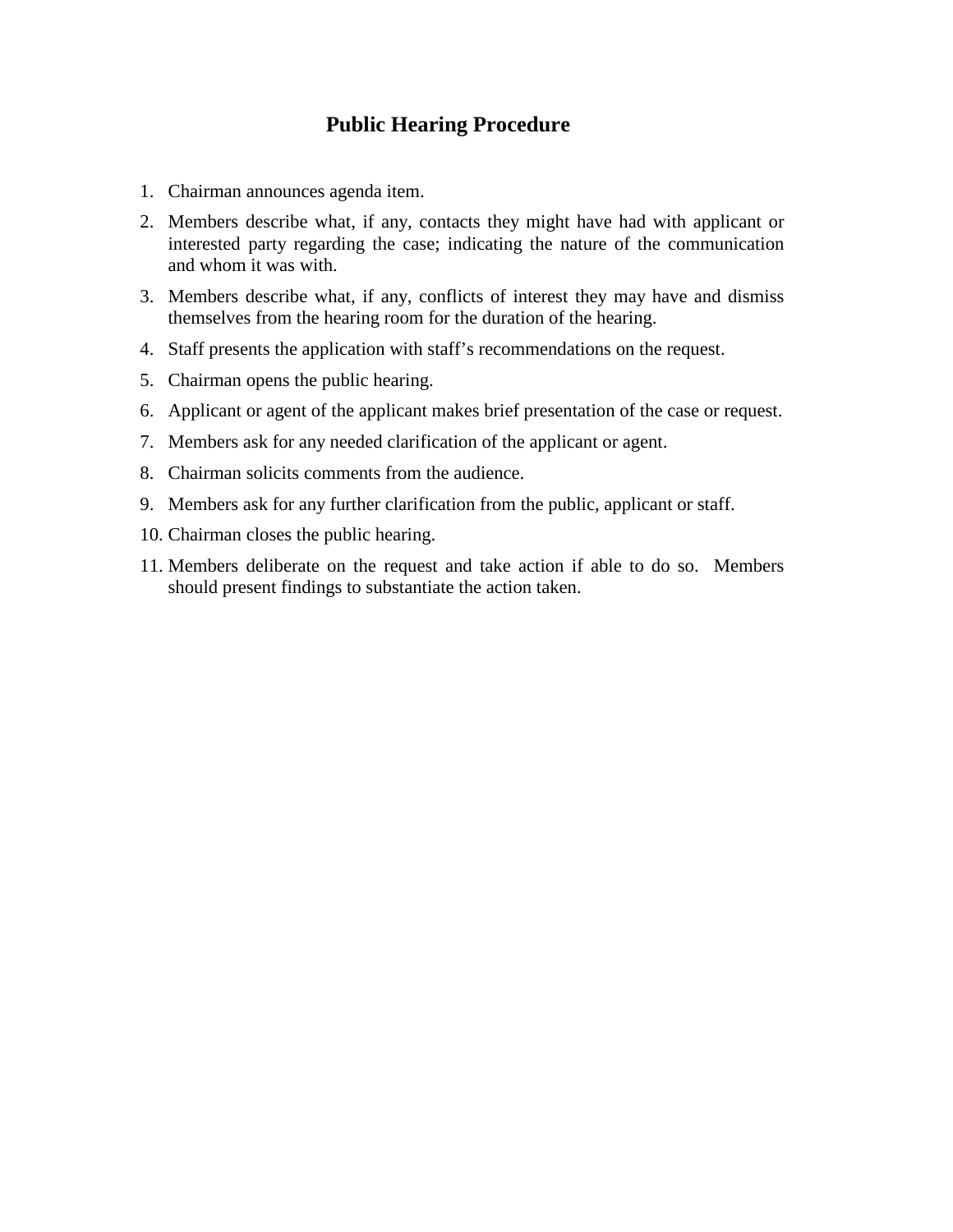### **2021-2022 Board of Zoning Appeals Submittal Deadlines and Meeting Dates**

| 2021                      |                                       |                      |  | 2022                      |                                       |                      |
|---------------------------|---------------------------------------|----------------------|--|---------------------------|---------------------------------------|----------------------|
| <b>Meeting / Hearing</b>  | <b>Application</b><br><b>Deadline</b> | <b>Public Notice</b> |  | <b>Meeting / Hearing</b>  | <b>Application</b><br><b>Deadline</b> | <b>Public Notice</b> |
| <b>January 20, 2021</b>   | 12/7/2020                             | 12/21/2020           |  | <b>January 19, 2022</b>   | 12/6/2021                             | 12/20/2021           |
| <b>February 17, 2021</b>  | 1/4/2021                              | 1/18/2021            |  | <b>February 16, 2022</b>  | 1/3/2022                              | 1/17/2022            |
| <b>March 17, 2021</b>     | 2/1/2021                              | 2/15/2021            |  | <b>March 16, 2022</b>     | 1/31/2022                             | 2/14/2022            |
| <b>April 21, 2021</b>     | 3/8/2021                              | 3/22/2021            |  | <b>April 20, 2022</b>     | 5/18/2022                             | 6/15/2022            |
| May 19, 2021              | 4/5/2021                              | 4/19/2021            |  | May 18, 2022              | 4/4/2022                              | 4/18/2022            |
| <b>June 16, 2021</b>      | 5/3/2021                              | 5/17/2021            |  | <b>June 15, 2022</b>      | 5/2/2022                              | 5/16/2022            |
| <b>July 21, 2021</b>      | 6/7/2021                              | 6/21/2021            |  | <b>July 20, 2022</b>      | 6/6/2022                              | 6/20/2022            |
| <b>August 18, 2021</b>    | 7/5/2021                              | 7/19/2021            |  | <b>August 17, 2022</b>    | 7/4/2022                              | 7/18/2022            |
| <b>September 15, 2021</b> | 8/2/2021                              | 8/16/2021            |  | <b>September 21, 2022</b> | 8/8/2022                              | 8/22/2022            |
| <b>October 20, 2021</b>   | 9/6/2021                              | 9/20/2021            |  | <b>October 19, 2022</b>   | 9/5/2022                              | 9/19/2022            |
| <b>November 17, 2021</b>  | 10/4/2021                             | 10/18/2021           |  | <b>November 16, 2022</b>  | 10/3/2022                             | 10/17/2022           |
| <b>December 15, 2021</b>  | 11/1/2021                             | 11/15/2021           |  | <b>December 21, 2022</b>  | 11/7/2022                             | 11/21/2022           |

If an application submittal deadline falls on a weekend or holiday, the deadline will automatically fall to the next business day.

The Miami County Board of Zoning Appeals meetings are held as needed on the third (3rd) Wednesday of the month at 7:00 p.m. in the County Administration Building (Commission Chambers), unless otherwise noted on this schedule. Said meetings are subject to change with proper notice. Please note that the the annual business meeting is held in January, whether or not an application has been received.

Per Article VIII, Section 2 of the By-Laws of the Miami County Board of Zoning Appeals, "Agenda items shall be approved by a vote of four (4) BZA members." The Board is comprised of seven (7) members and there may be instances where only four (4) or five (5) members are in attendance to consider a request. If this is the case the request can still only be approved if four (4) members vote for approval of the request. An appeal of a decision by the Board of Zoning Appeals to the District Court of Miami County, Kansas, must be filed within 30 days of the final decision of the Board.

Please refer to Article 23 of the Miami County Zoning Regulations for detailed information regarding the Board of Zoning Appeals.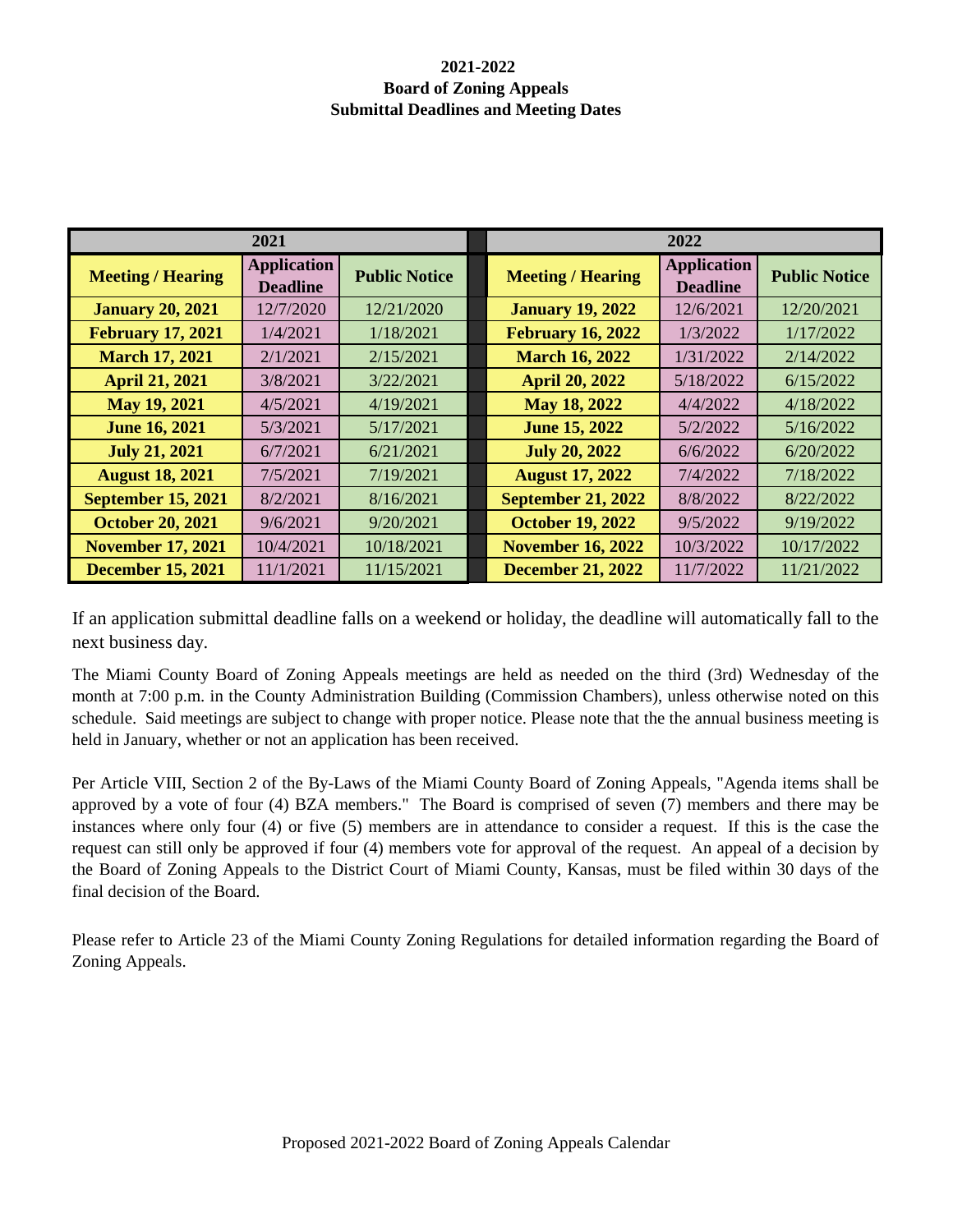# *MINUTES OF THE MIAMI COUNTY BOARD OF ZONING APPEALS JUNE 17, 2020*

# *MIAMI COUNTY ADMINISTRATION BUILDING COMMISSION CHAMBERS 201 SOUTH PEARL STREET PAOLA, KANSAS 66071*

| Absent                                                    |  |  |
|-----------------------------------------------------------|--|--|
| Tom Bach                                                  |  |  |
| Ken Berg, Ken Patrick, Lloyd Peckman,<br>and Larry Sumner |  |  |
| Chris Brown and Mark Ross, Chair                          |  |  |
| <b>Teresa Reeves</b>                                      |  |  |
| David Heger                                               |  |  |
| <b>Kenneth Cook</b>                                       |  |  |
| Angie Baumann                                             |  |  |
| None present                                              |  |  |
| Not present                                               |  |  |
| Not present                                               |  |  |
|                                                           |  |  |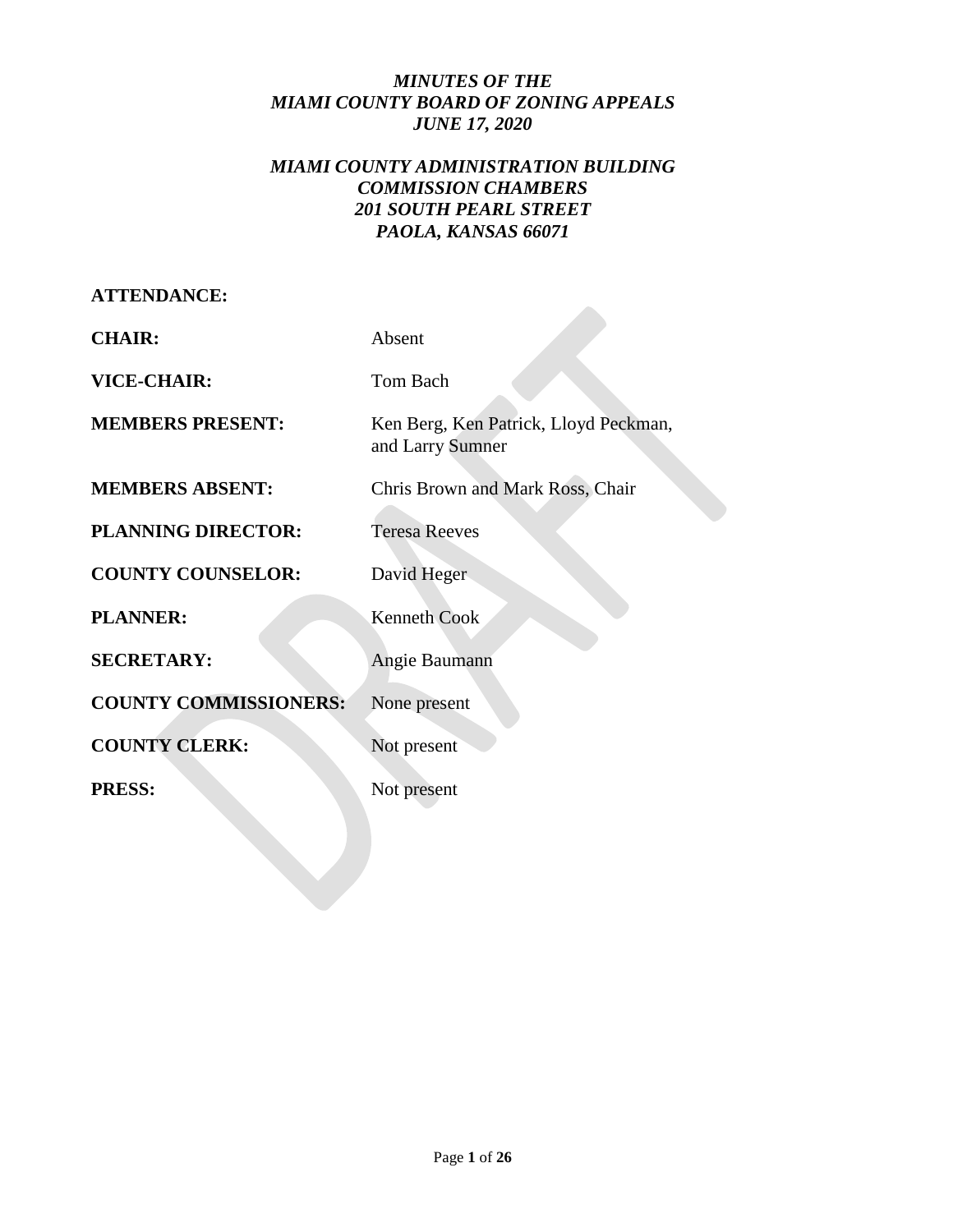# **MINUTES**

# **JUNE 17, 2020**

# **MIAMI COUNTY BOARD OF ZONING APPEALS**

### **1. Call To Order:**

Vice-Chairman Tom Bach called the meeting to order at 7:03 p.m.

### **2. Pledge of Allegiance**

### **3. Roll Call:**

Five members were present for Roll Call, which constituted a quorum.

#### **4. Disclosure of Any Ex Parte Communications or Potential Conflicts of Interest**

None disclosed.

#### **5. New Business**

#### **a. 18004-VAR: Nolan**

Kenneth Cook presented the staff report for reconsideration of a request for a variance from the Floodplain Regulations, specifically Section 12-7.06 (Conditions For Approving Variances For Agricultural Structures) of the Miami County, Kansas Zoning Regulations, as well as those criteria and conditions set forth in Sections 12-7.04 and 12-7.05 of said Article. The applicant constructed a 60'x22' structure for agricultural use at existing grade without a floodplain development permit or building permits. The applicant is requesting a variance from the requirement that the lowest floor of the agricultural structure be elevated a minimum of one (1) foot above the base flood elevation as provided for in Section 12-6.01.7 and 12-7 to allow the floor of the structure to be approximately three (3) feet below the base flood elevation and wet-floodproofed. The subject property of approximately 91 acres is zoned Agricultural (AG) and addressed as 25910 Spring Valley Rd, which is located in the Southeast Quarter of Section 14, Township 16, Range 24, Wea Township, Miami County, Kansas. Ronald and Phyllis Nolan, property owners of record.

Cook offered to cover the staff report in detail, and to make a full presentation; or, to focus on the highlights. He expressed that if the Applicants have not had the opportunity to review the staff report, he is glad to go through it more specifically.

Ronald P. Wood, attorney for the Applicants, directed Cook to present however he prefers to do so.

Cook noted that the original staff report, which was dated December 19, 2018, showed that Planning Director Teresa Reeves authored the report. He clarified that he wrote the original report and simply failed to remove Reeves's name and replace it with his name on the first page of that report. He added that he also wrote the current staff report.

Cook reported that the Board of Zoning Appeals, at its December 19, 2018 meeting, heard the Applicants' request for a variance from the Floodplain Regulations, and in consideration of the conditions specified in the Zoning Regulations the Board determined that the variance should not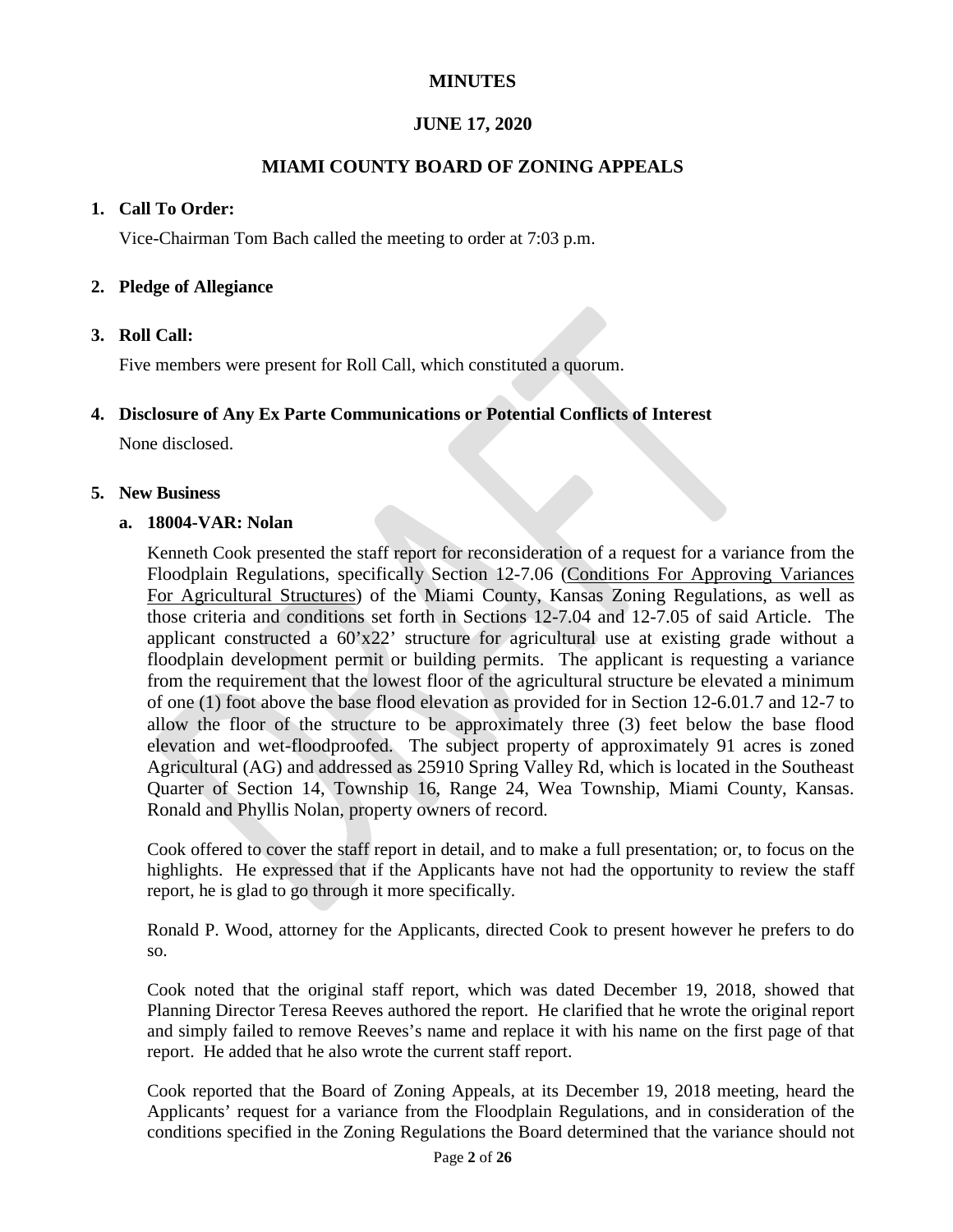be granted. The request was denied. He added that pursuant to their right to do so, the Applicants appealed the Board's decision with District Court. He reported that the District Court heard the matter and remanded it back to the Board for an additional hearing. Cook then read aloud the following from the Court's Journal Entry, dated November 1, 2019:

" . . . for the failure of Defendant Miami County Board of Zoning Appeals to address the specific conditions and make findings thereof regarding Floodplain Overlay Districts as found in Article 12-7.06 of the County's zoning regulations prior to issuing a decision in this matter."

He noted that the Court also provided for additional hearings on this matter.

Cook stated that requests for variances from the Floodplain Regulations are a bit unique compared to most requests for variances, such as variances from setback requirements. He explained that for most variances, the Zoning Regulations do not provide additional specific criteria that must be met in order for the Board of Zoning Appeals to grant the variance, except for Article 23 of the Zoning Regulations, which coincides with K.S.A.  $12-759(e)(1)$ . Cook stated that Article 23 of the Zoning Regulations and K.S.A.  $12-759(e)(1)$  essentially list the same five criteria, with the exception of a slight difference in the wording adopted by Miami County. He reported that both the Zoning Regulations and the State statute provide that all five standards must be met before the Board of Zoning Appeals may grant a variance.

Patrick asked if there are additional requirements beyond those five standards that must be met.

Cook answered that Article 12 – Floodplain Overlay District (F-P) of the Zoning Regulations (the "Floodplain Regulations") provides additional, specific criteria and conditions the Board must consider (e.g. the type of hazard; how another property might be impacted; etc.) Cook noted that a couple of sections in the Floodplain Regulations provide specific conditions the Board must find are present in order to grant a floodplain variance.

Patrick noted that these make it more, rather than less, difficult to grant a Floodplain Variance.

Cook agreed, and referenced the following document from FEMA, which is included in the meeting packet: *Floodplain Management Bulletin: Variances and the National Flood Insurance Program*, *FEMA P-993 / July 2014* (the "FEMA bulletin"). He explained that the document specifies that before a variance from a floodplain management regulation may be granted it must meet not only the floodplain management variance criteria, but also all other variance criteria found in State statutes or local zoning regulations, many of which also provide that if any individual criterion is not met then the floodplain variance application should be denied.

Bach asked where in the meeting packet the Order from District Court can be found.

Cook directed Bach to the Journal Entry of the District Court (Page 000164 of the meeting packet), remanding the matter back to the Board for additional hearings to make specific Findings. Cook noted that the Board had certainly made Findings on the five standard variance criteria. He explained the Board previously found that the proposed variance did not comply with those five criteria; the Board had adopted staff's Findings on those five criteria; and, the Board had specified that the proposed variance didn't meet FEMA's flood insurance requirements. Cook stated that because there had been significant discussion on the additional floodplain management variance criteria he believes the Board had intended to include all of those criteria in its Findings.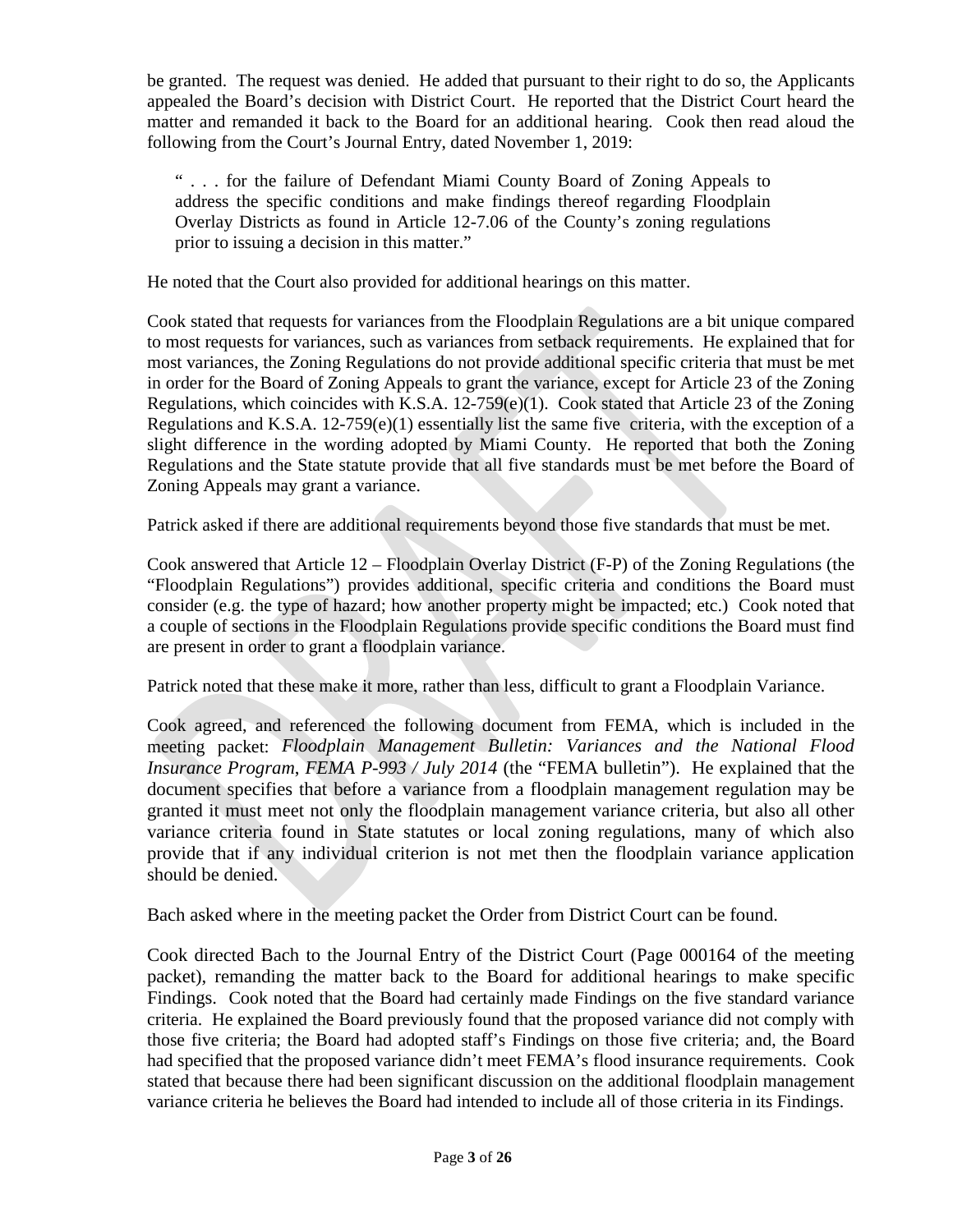Bach stated that the Journal Entry specifically references Article 12-7.06 of the Zoning Regulations.

Cook stated that 12-7.06 may be found in the previous (December 19, 2018) staff report (Page 000026 of the meeting packet), where the specific conditions are provided, followed by staff's discussion explaining why staff believed the proposed variance did not meet some of those conditions, as well as on Page 000015 of the current staff report under the heading "Conditions for Approving Variances for Agricultural Structures"*.* 

He stated that the Zoning Regulations, the Floodplain Regulations, and the FEMA bulletin provide that the Board must ensure the proposed variance meets the standard variance criteria and also all of the criteria in the Floodplain Regulations. He added that the criteria in the Floodplain Regulations cross a number of different sections of the Zoning Regulations (Sections 12-7.04 – Floodplain Management Variance Criteria, 12-7.05, and 12-7.06. Cook directed the Board to Page 000022 of the meeting packet for discussion on Section 12-7.04. He then read aloud the following:

" . . .when reviewing such applications for variances, the Appeal Board shall consider all technical data and evaluations, all relevant factors, standards specified in other sections of this article, and specific criteria."

He stated that the 11 criteria in this Section may be found on the pages that follow (Pages 000023– 000025 of the meeting packet). He then read aloud the first two floodplain management variance criteria from Section 12-7.04:

#### **1. Danger to life and property due to flood damage;**

#### **2. Danger that materials may be swept onto other lands to the injury of others;**

Cook explained that the specific criteria in Section 12-7.04 (Floodplain Management Variance Criteria) are for the Board to take into consideration when making its determination; although, they are not intended to qualify, nor disqualify, the application.

Patrick noted that if even one (1) of the standard variance criteria cannot be met, then the Board must deny the request.

Cook clarified that the Court wants to ensure the Board indeed takes into consideration the variance criteria in the Floodplain Regulations. He added that staff wants to ensure that the record of tonight's hearing is accurate; and that the Board is looking at all of the standard variance criteria in the Zoning Regulations (Article 23) as well as the variance criteria in the Floodplain Regulations (Article 12).

Cook then read aloud the following from Section 23-6.08 – Variance from the Floodplain Regulations:

"As specified in Article 12 of these Regulations, Floodplain Overlay District (F-P), the Board of Zoning Appeals shall have the authority to grant variances from said floodplain regulations, provided, however, that in addition to the standards and conditions established in this Article, the Board of Zoning Appeals, in reviewing variance applications in the Floodplain Overlay District (F-P), shall consider those evaluations, factors, standards, and criteria specified at Section 12-11."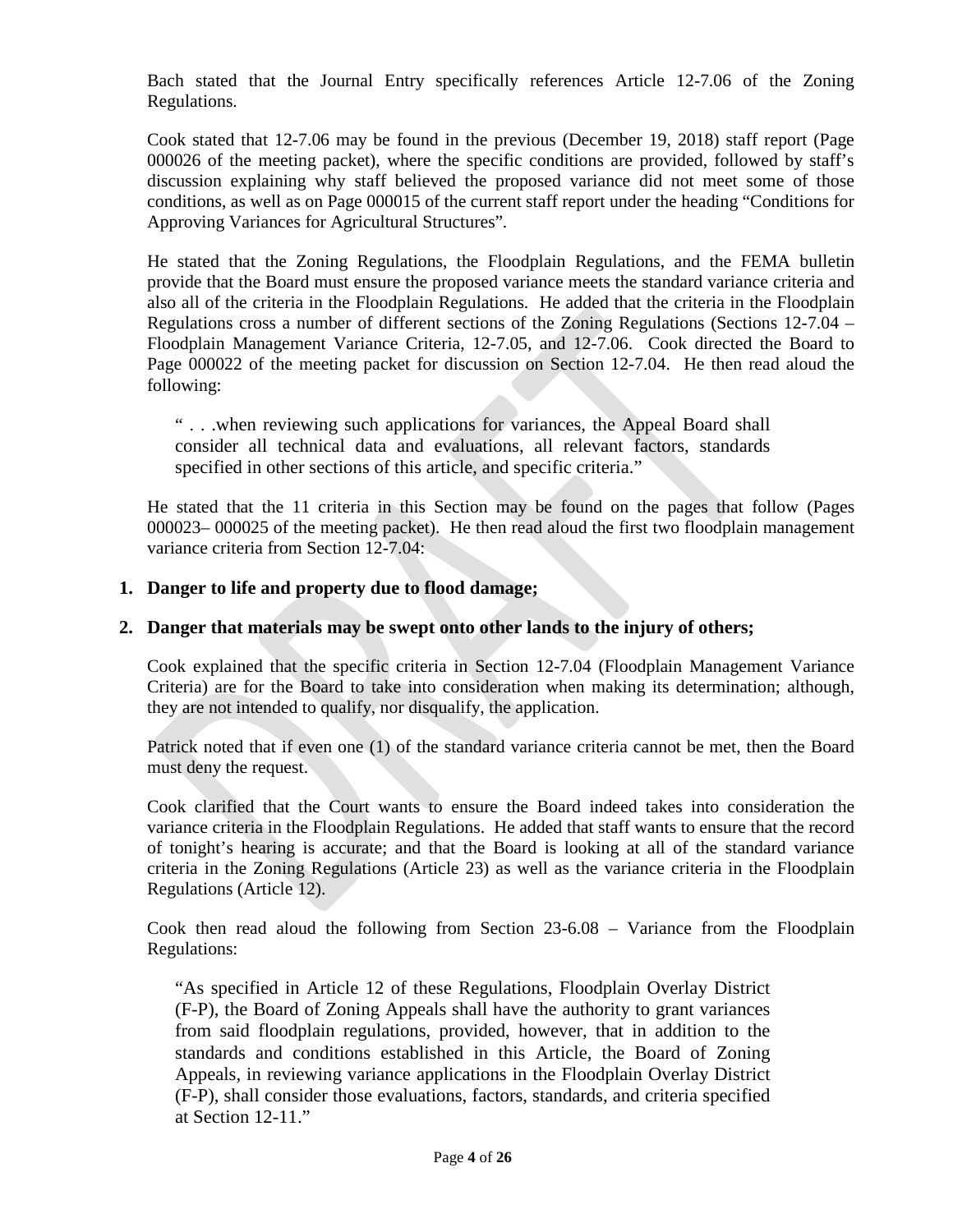Cook clarified that "this Article" means Article 23 – Board of Zoning Appeals, and opined that this provision is intended to mean that if the proposed variance fails to meet one of the standard variance criteria then the case fails—even if the proposed variance meets the floodplain management variance criteria. He noted that the standard variance criteria and the floodplain management variance criteria are relatively similar.

Cook noted that Page 000002 of the meeting packet provides background information regarding Article 23 of the Zoning Regulations, and leads to his discussion of several court cases. He pointed out that in *Hacker v. Sedgwick County, 286 P.3d 222 (Kan. Ct. App. 2012)* (Page 000003 of the meeting packet) the court had specified that if one of the variance criteria is not met then a board of zoning appeals is to deny that request. Cook reported that the *Hacker* court had found that only four of the five conditions had been met. However, the *Hacker* court found that the fifth condition—whether the need for the variance constituted an unnecessary hardship on the property owner requesting the variance—had not been met; therefore, the variance request was denied. Cook further reported that the *Hacker* court also referred to another court case—*City of Olathe v. Board of Zoning Appeals* (Page 000004 of the meeting packet), in which that court had found that the hardship was self-created, specifying that "... there is no goodfaith exception to the rule that an unnecessary hardship cannot be self-created." Cook noted that the *Hacker* court had also referenced *Cooper v. City of Kansas City, No. 61,980, unpublished opinion filed November 4, 1988 (Kan. App).,* in which a property owner, who had built a commercial building, which intruded nine inches onto a side yard setback, requested a variance to cure the violation of the regulations. The board of zoning appeals granted a variance, finding that this was a good-faith error of the engineer, and was not the fault of the property owner. However, the Court of Appeals subsequently found that this was a selfcreated hardship because it was the action of the engineer, with whom the property owner had contracted. Therefore, the request was denied.

Cook commented that the *Cooper* case is relatively similar to the case being considered tonight, with regard to the Applicants' reasoning that their contractor built the shed without obtaining permits, even though they did not necessarily intend for that to occur. Cook stated, however, that it is still a violation of the Regulations.

Patrick commented that this may be a reason for the Applicants to have a discussion with their contractor, but it is not a reason to go before this Board.

Cook noted that the Board has already considered the standard variance criteria A, B, C, D, and E and that he will likely go over each more specifically. He explained that at the end of the hearing staff will suggest that the Board address each one of the standard variance criteria, as well as the conditions for approving floodplain management variances, which he has compiled into a single document for the Board's use. He noted that staff wants to ensure that each criterion has been considered by the Board and is on the record. He noted that if the Board disagrees with staff's findings then staff will revise the document to comply with the Board's findings.

Turning his attention to Page 000005 of the meeting packet, Cook stated that the Applicants are requesting a variance from the Floodplain Regulations and specifically the requirement in Section 12-6.02.1.b, which states that:

"all non-residential structures be constructed with "the lowest floor, including basement, elevated a minimum of one (1) foot above the base flood elevation, or together with attendant utility and sanitary facilities, be floodproofed to at least one foot above base flood elevation so that below the base flood elevation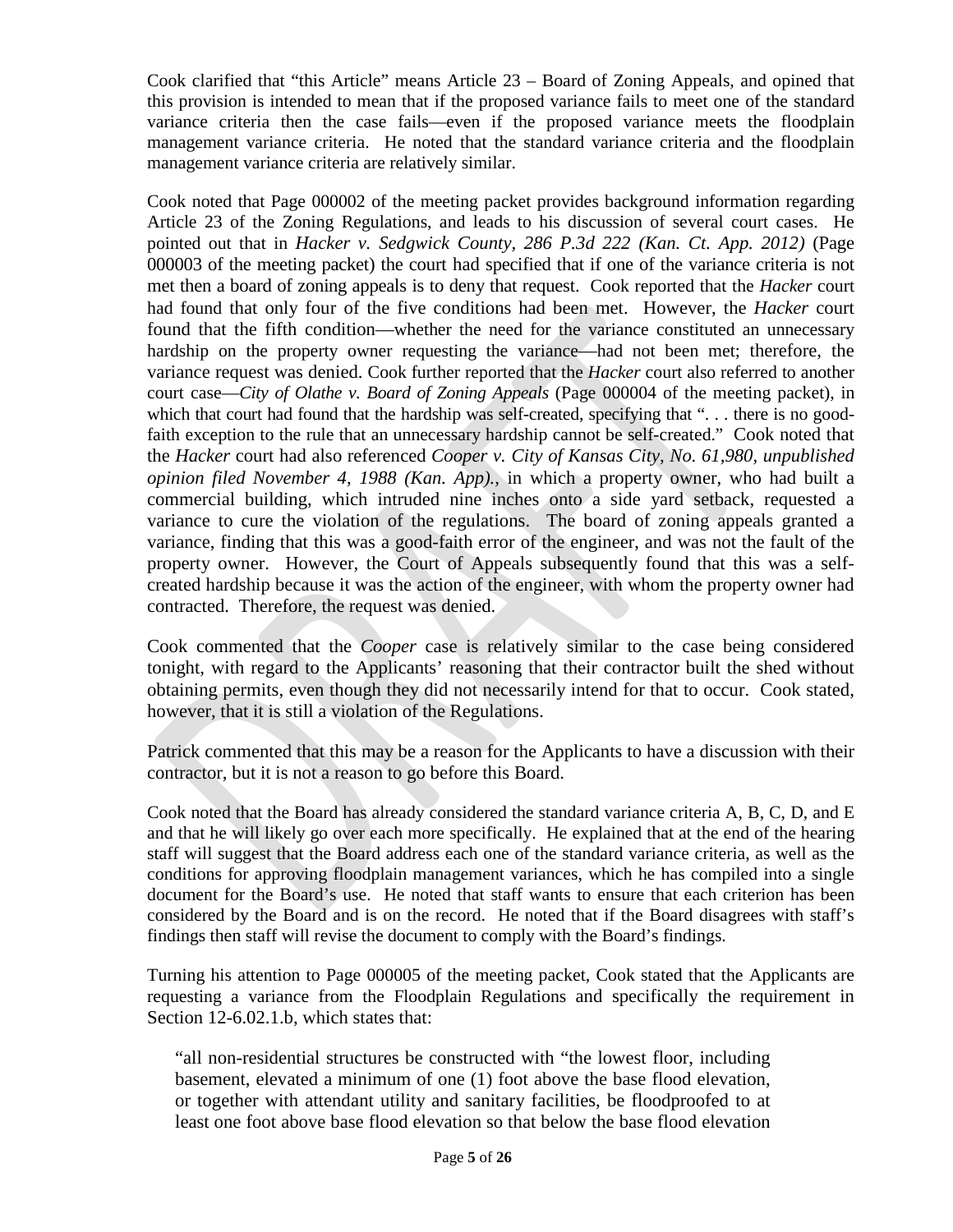the structure is watertight with walls substantially impermeable to the passage of water and with structural components having the capability of resisting hydrostatic and hydrodynamic loads and effects of buoyancy."

Cook believes the structure is currently in the range of three feet below the base flood elevation; and, in order to comply with the Regulations the lowest floor would need to be raised at least three to four feet higher than it is currently.

Cook noted that Section 12-7.06 allows for the granting of variances for agricultural structures if certain criteria are met, including the floodplain management variance criteria as well as the standard variance criteria. He explained that the FEMA bulletin provides specific information for floodplain administrators to reference in order to ensure they are viewing variance requests in the same way FEMA would. He added that FEMA is responsible for the National Flood Insurance Program (NFIP) and is also the agency charged with auditing the County for compliance with the NFIP. Cook stated that in addition to relying upon their general knowledge, staff consults case law in the subject matter and relies heavily upon the FEMA bulletin to maintain consistency in every floodplain case.

Patrick asked if this is what FEMA would be looking at, which is therefore what staff looks at. Cook confirmed, and added that the FEMA bulletin is staff's guidance document, which clarifies the intentions in the Federal Regulations for floodplain management variance criteria.

Cook then read aloud the standards in the Federal Regulations for considering variance requests, which are provided in Section 2 of the FEMA bulletin (Page 000043 of the meeting packet):

"To grant a variance from floodplain ordinances, in addition to meeting the requirements set out by State law, the community must determine:

- Good and sufficient cause and exceptional hardship exist;
- The variance will not result in additional threats to public safety, extraordinary public expense, or fraud or victimization of the public; and
- The variance is the minimum action necessary to afford relief."

He added that in addition to the Floodplain Regulations and State statutes, we must also comply with State (federal) law.

Cook stated that in addition to the standard variance criteria the Regulations provide criteria and conditions for agricultural and accessory structures that must be met in order to grant a variance. He reported that the Applicants had originally submitted to Miami County an application for a variance for an accessory structure to be used for the storage of materials. Cook noted that the variance standards provide that an accessory structure in the floodplain cannot exceed 400 square feet in size. He further reported that staff had advised the Applicants' previous agent (Dale Staten of THUNDERhead), who also represented the Applicants at the previous hearing, that a variance wasn't even an option due to the size of the structure. Cook reported that the Applicants then asked to revise the variance application to reflect that the structure is agricultural because agricultural structures in the floodplain do not carry a size limit. The Applicants agreed to complete all documentation, showing the structure will be limited to agricultural use.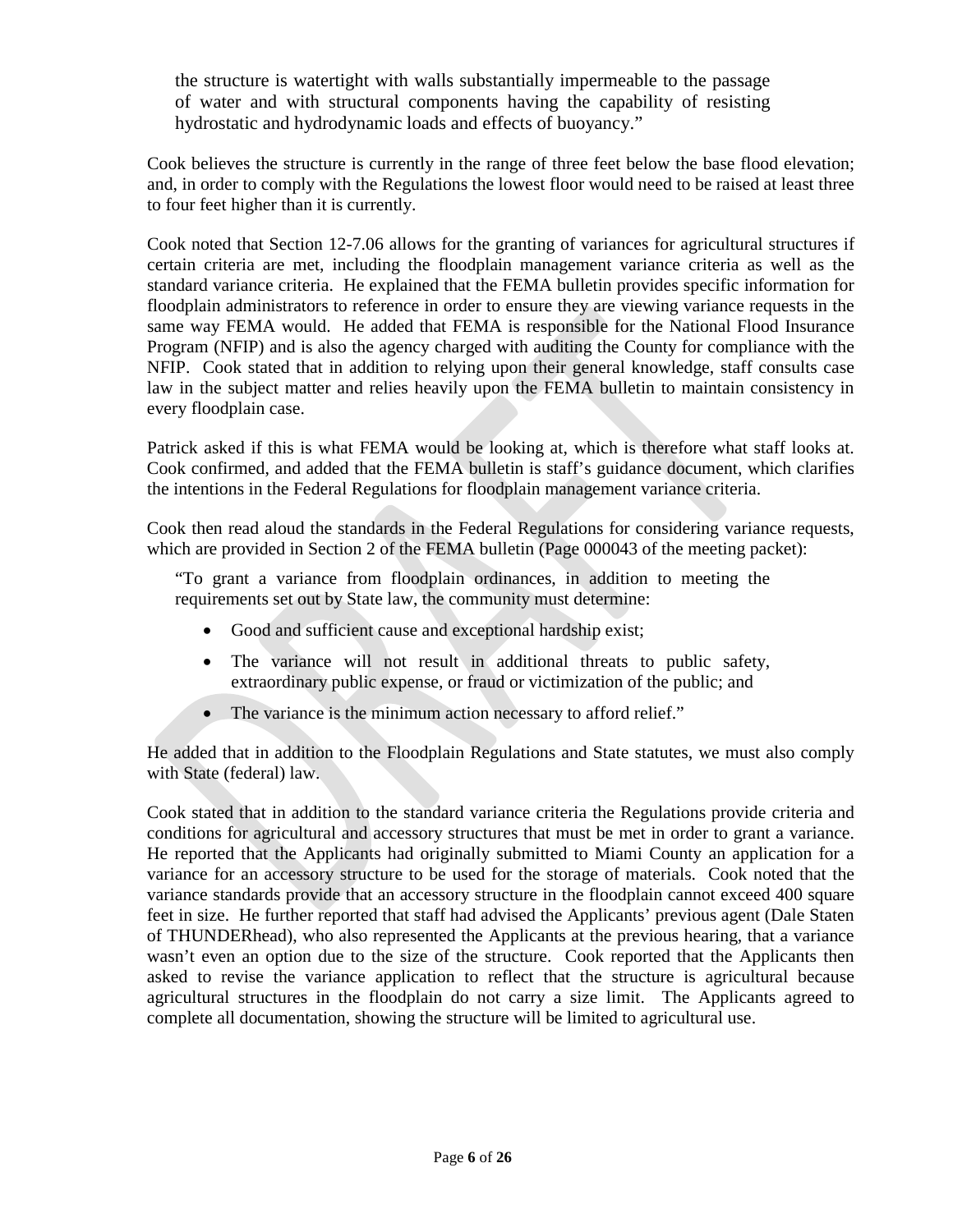Cook then read aloud the following from Section 12-7.04 – Floodplain Management Variance Criteria (Page 000007 of the meeting packet):

". . . consider all technical data and evaluations, all relevant factors, standards specified in other sections of this article".

Staff takes the position that the specific criteria listed in this Section do not include specific standards or criteria that must be met; rather, they are intended to ensure the Board of Zoning Appeals is taking into consideration those specific areas of danger and concern; the necessity of the structure at the proposed location; and the need for a variance from the Floodplain Regulations. Cook offered to go through the specific criteria, as found on Page 000022 of the meeting packet.

He then explained that Section 12-7.05 – Conditions for Approving Floodplain Management Variances (Page 000025 of the meeting packet) addresses specific conditions that must be met in order for the Board of Zoning Appeals to grant a variance. He proceeded to address each of the conditions of Section 12-7.05:

*1. Generally, variances may be issued for new construction and substantial improvements to be erected on a lot of one-half acre or less in size contiguous to and surrounded by lots with existing structures constructed below the base flood level, providing items two (2) through six (6) below have been fully considered. As the lot size increases beyond the one-half acre, the technical justification required for issuing the variance increases.*

Cook noted that during the previous hearing, the Applicants' agent stated that the Applicants could possibly have built higher; but, doing so would have created other issues such as how water flows across the property and the cost of required improvements. He reported that the subject property is 91 acres in size; and for a property that is greater than  $\frac{1}{2}$  acre in size Section 12-7.05 requires applicants who desire a variance to provide increased justification for the need for such a variance. Cook reported that the Applicants' reasons for the variance were that their contractor had built this structure without a permit; and, that they had wanted this structure to be built at the same elevation as the previous structure, even though the two are structurally independent of each other. In staff's opinion, the Applicants have not provided increased justification for the variance, as required in Section 12-7.05.

# *2. Variances may be issued for the reconstruction, rehabilitation, or restoration of structures listed on the National Register of Historic Places, the State Inventory of Historic Places, or local inventory of historic places upon determination, provide the proposed activity will not preclude the structure's continued historic designation.*

Cook commented that the structure, which was built in recent times, is not on the National Register of Historic Places.

# *3. Variances shall not be issued within any designated floodway if any significant increase in flood discharge would result.*

Cook stated that the structure is not located in the floodplain (floodway).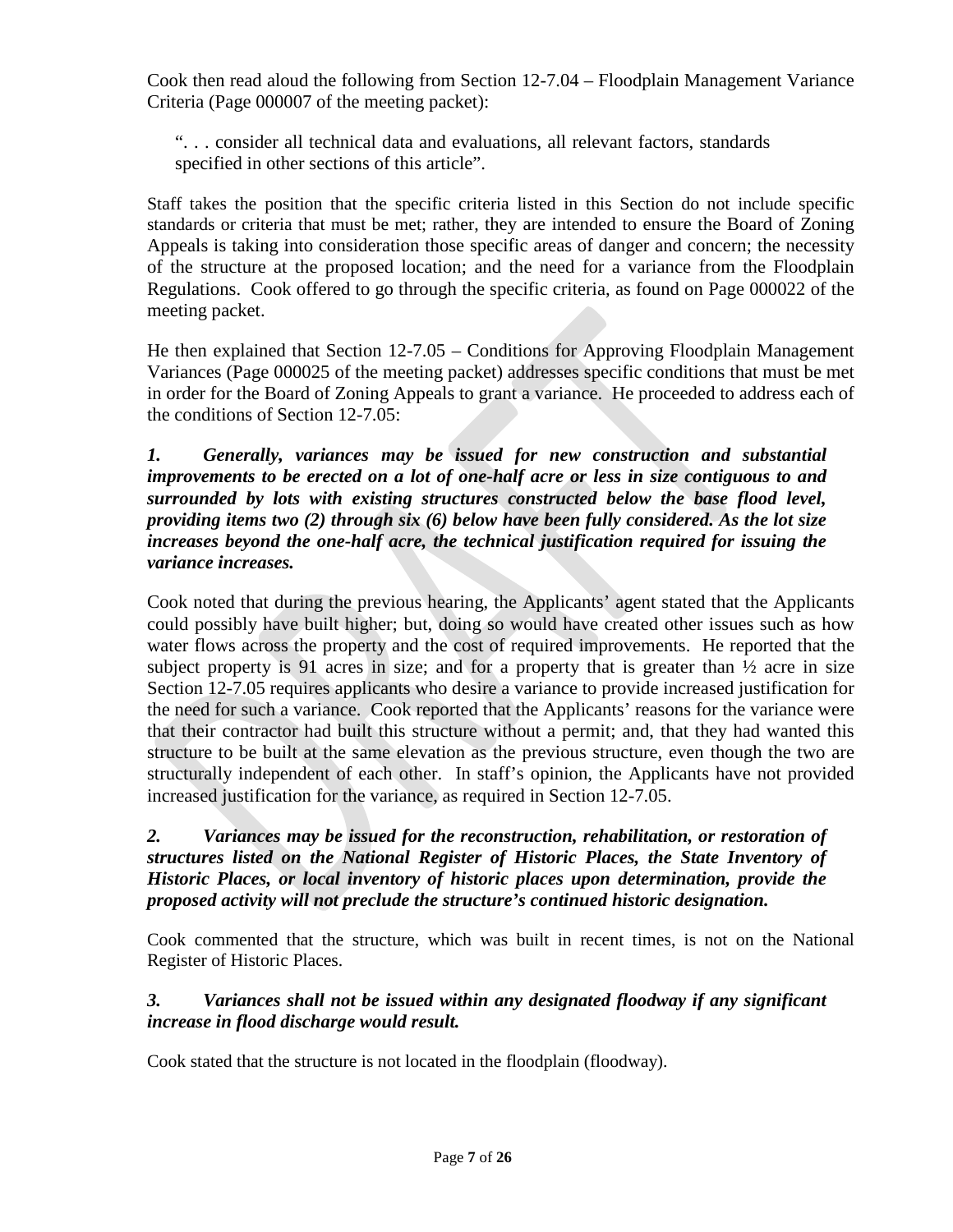### *4. Variances shall only be issued upon a determination that the variance is the minimum necessary, considering the flood hazard, to afford relief.*

Cook does not believe the variance being requested is the minimum necessary; rather, he believes the Applicants are seeking total relief from the Floodplain Regulations because of someone else's error in the construction of the structure.

*5. Variances shall only be issued upon: (a) showing of good and sufficient cause, (b) determination that failure to grant the variance would result in exceptional hardship to the applicant, and (c) determination that the granting of a variance will not result in increased flood heights, additional threats to public safety, extraordinary public expense, create nuisances, cause fraud on or victimization of the public, or conflict with existing local laws or ordinances.*

With regard to (a) "good and sufficient cause" Cook commented that there are other locations on the subject property where the structure could go; and, there are ways in which the structure could have been constructed in compliance with the Regulations. He added that there is no unique characteristic of the site that would force the Applicant to build at this specific location on the property. With regard to (b) "exceptional hardship to the applicant" Cook stated that difficulties for the Applicants do not constitute an exceptional hardship to the Applicants, especially considering that the hardship appears to be self-created. With regard to (c) "cause fraud on or victimization of the public" Cook commented that if the Board grants the variance, staff would ensure that documentation was recorded with the Register of Deeds so that future property owners would be aware of the condition that exists on the property and how the structure may be used.

*6. A community shall notify the applicant in writing over the signature of a community official that: (a) the issuance of a variance to construct a structure below base flood level will result in increased premium rates for flood insurance up to amounts as high as \$25.00 for \$100.00 of insurance coverage and (b) such construction below the base flood level increases risks to life and property. Such notification shall be maintained with the record of all variance actions as required by this article.*

Cook explained that this condition does not qualify or disqualify the granting of the variance; rather, it is a requirement if the variance is granted.

Cook then read aloud the following from Section 12-7.06 – Conditions for Approving Variances for Agricultural Structures:

"Any variance granted for an agricultural structure shall be decided individually based on a case by case analysis of the building's unique circumstances. Variances granted shall meet the following conditions as well as those criteria and conditions set forth in Sections 12-7.04 and 12-7.05 . . ."

Staff's opinion is that the requested variance does not meet all of the conditions of Section 12-7.05 and it also does not meet all of the criteria of Section 12-7.06. He then addressed each of the conditions of 12-7.06:

*1. All agricultural structures considered for a variance from the floodplain management regulations of this article shall demonstrate that the varied structure is located in wide, expansive floodplain areas and no other alternate location outside of the special flood hazard area exists for the agricultural structure. Residential structures, such as farm houses, cannot be considered agricultural structures.*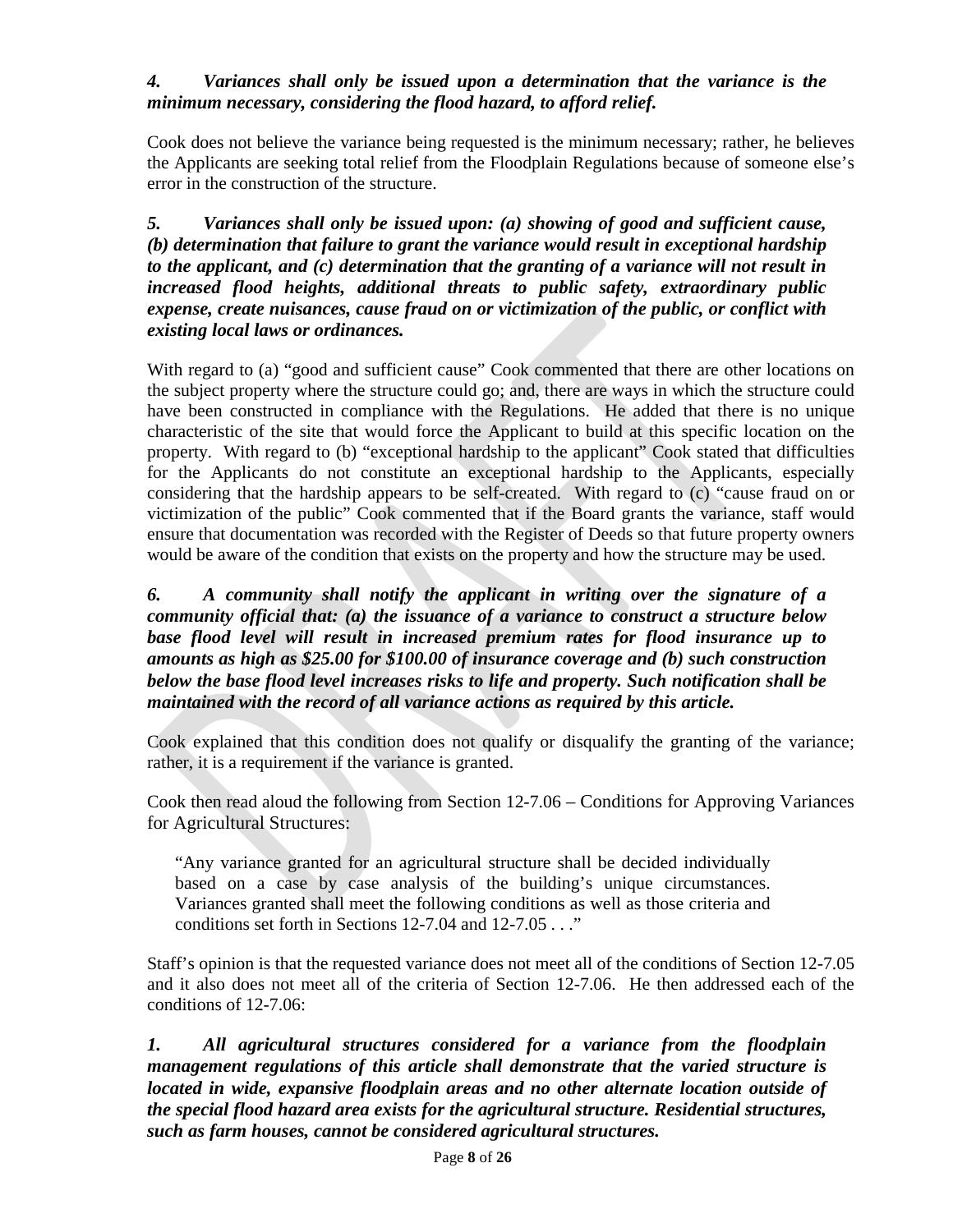Cook noted that there are other areas on the subject property that are not located in the floodplain. He acknowledged that some of those areas may be difficult to access because of the slope of the grade, but those areas are available. He added that the bigger issue is that the structure could remain in the exact same location as long as it is elevated in a manner that complies with the Regulations. He again acknowledged that elevating the structure would create some difficulty for the Applicant with regard to bringing in more fill, etc.; but, it would be possible; and, the structure would then comply with the Regulations.

# *2. Use of the varied structures must be limited to agricultural purposes in Zone A only as identified on the community's Flood Insurance Rate Map (FIRM).*

Cook noted that the property owner typically must sign an owner affidavit, stating that the agricultural structure will be for agricultural use only. The affidavit is then recorded with the Register of Deeds so future property owners are aware the structure is restricted to agricultural use. He reiterated that if a variance were granted, staff would want such an affidavit to be recorded. Staff would also want additional information regarding the variance included on such affidavit. He added that if the current or future property owner were to change the use of that structure then a change of occupancy would be required, and the entire structure would also be required to be brought into full compliance with the Regulations.

### *3. For any new or substantially damaged agricultural structures, the exterior and interior building components and elements (i.e., foundation, wall framing, exterior and interior finishes, flooring, etc.) below the base flood elevation, must be built with floodresistant materials in accordance with Section [12-6.01\(](https://www.codepublishing.com/KS/MiamiCounty/#!/MiamiCountyZR/MiamiCountyZR12.html#12-6.01)4b) of this article.*

Cook noted that the structure's materials appear generally to be flood-resistant and consist mostly of metal or wood. He noted that some electrical components were installed in this part of the structure, which would either need to be removed or inspected to ensure they were installed in compliance with the Building Codes and that they will not be impacted by floodwaters.

### *4. The agricultural structures must be adequately anchored to prevent flotation, collapse, or lateral movement of the structures in accordance with Section [12-6.01\(](https://www.codepublishing.com/KS/MiamiCounty/#!/MiamiCountyZR/MiamiCountyZR12.html#12-6.01)4a) of this article. All of the building's structural components must be capable of resisting specific flood-related forces including hydrostatic, buoyancy, and hydrodynamic and debris impact forces.*

Cook reported that the Applicants had been working with an engineer, who was looking at footings and flood vents. He added that design criteria would have to be complied with.

### *5. Any mechanical, electrical, or other utility equipment must be located above the base flood elevation or floodproofed so that they are contained within a watertight, floodproofed enclosure that is capable of resisting damage during flood conditions in accordance with Section [12-6.01\(](https://www.codepublishing.com/KS/MiamiCounty/#!/MiamiCountyZR/MiamiCountyZR12.html#12-6.01)4d) of this article.*

Cook noted that the Applicants are not proposing any electrical equipment in the structure. He clarified that some of the previously installed electrical components would need to be addressed.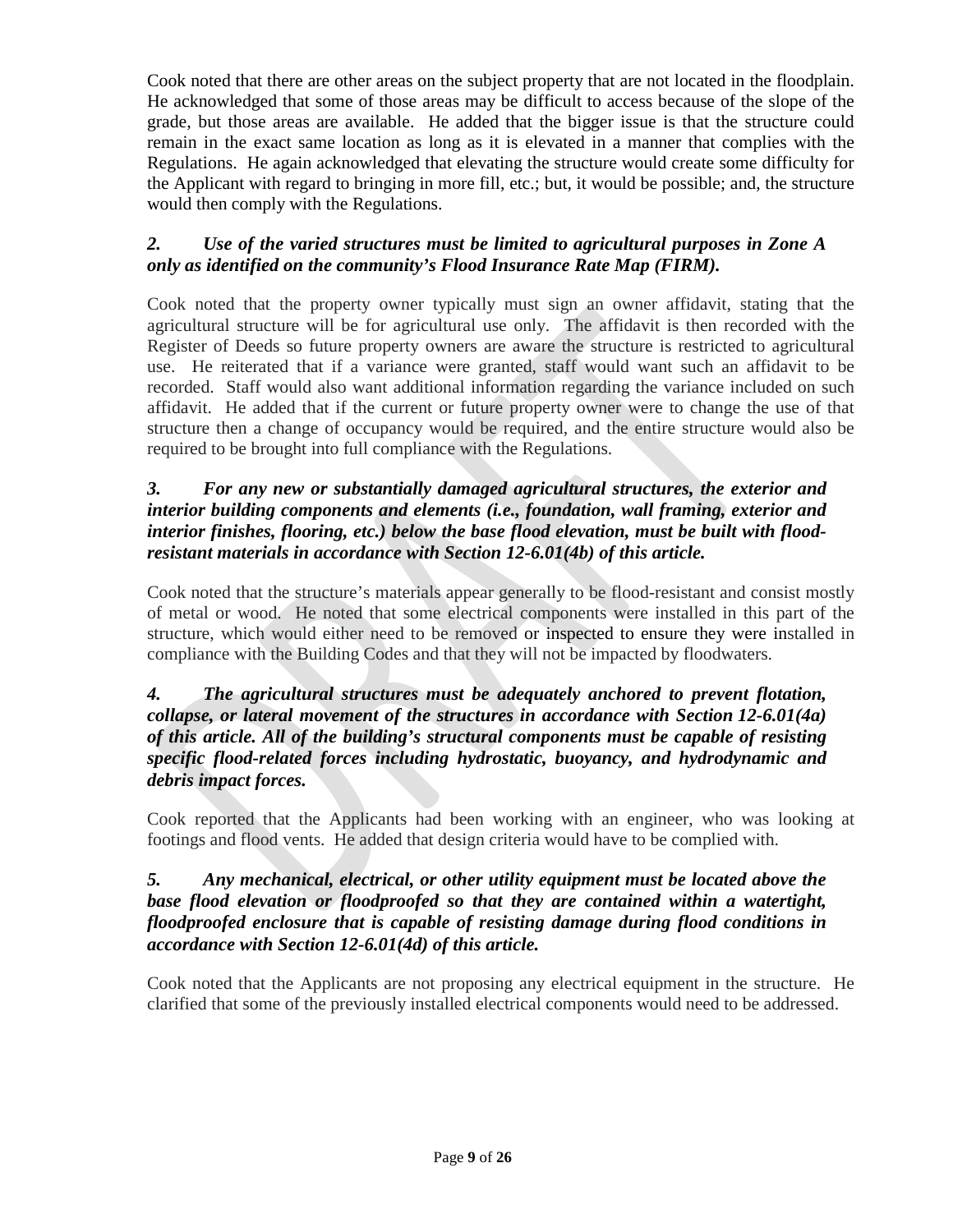*6. The agricultural structures must meet all National Flood Insurance Program (NFIP) opening requirements. The NFIP requires that enclosure or foundation walls, subject to the one percent annual chance flood event, also referred to as the 100-year flood, contain openings that will permit the automatic entry and exit of flood waters in accordance with Section [12-6.02\(](https://www.codepublishing.com/KS/MiamiCounty/#!/MiamiCountyZR/MiamiCountyZR12.html#12-6.02)1c) of this article.*

Cook reported that the Applicants had been working with an engineer, who was providing documentation in this regard.

*7. The agricultural structures must comply with the floodplain management floodway encroachment provisions of Section [12-6.05\(](https://www.codepublishing.com/KS/MiamiCounty/#!/MiamiCountyZR/MiamiCountyZR12.html#12-6.05)2) of this article. No variances may be issued for agricultural structures within any designated floodway, if any increase in flood levels would result during the one percent annual chance flood event, also referred to as the 100-year flood.*

Cook stated that the structure is not in the floodway.

# *8. Major equipment, machinery, or other contents must be protected from any flood damage.*

Cook noted that the Applicants' agent had specified that they would be storing a tractor, but that the lowest part of the tractor was high enough that it would not be impacted if floodwaters came into the structure. The tractor's implements supposedly would not be damaged in such an instance. Cook pointed out that it would be difficult for the County to document and ensure that this condition is being met continually.

# *9. No disaster relief assistance under any program administered by any Federal agency shall be paid for any repair or restoration costs of the agricultural structures.*

Cook stated that the Applicants would need to be aware that they cannot qualify for any federal monies for the repair of the structure, if damaged.

# *10. A community shall notify the applicant in writing over the signature of a community official that: (1) the issuance of a variance to construct a structure below base flood level will result in increased premium rates for flood insurance up to amounts as high as \$25.00 for \$100.00 of insurance coverage and (2) such construction below the base flood level increases risks to life and property. Such notification shall be maintained with the record of all variance actions as required by this article.*

Cook stated that if a variance is granted the County would be required to notify the Applicant, in writing, that the cost of flood insurance may be higher for structures built below the base flood elevation. Staff would recommend that this also be included on the owner affidavit pertaining to the structure and that the affidavit be recorded with the Register of Deeds. He explained that a future property owner needs to be aware that if they have a federally-backed mortgage on the property they may possibly be required to carry flood insurance, the premiums for which can be as high as \$25 for each \$100 of coverage.

# *11. Wet-floodproofing construction techniques must be reviewed and approved by Miami County and a registered professional engineer or architect prior to the issuance of any floodplain development permit for construction.*

Cook stated that this is something that would be addressed if the variance is granted.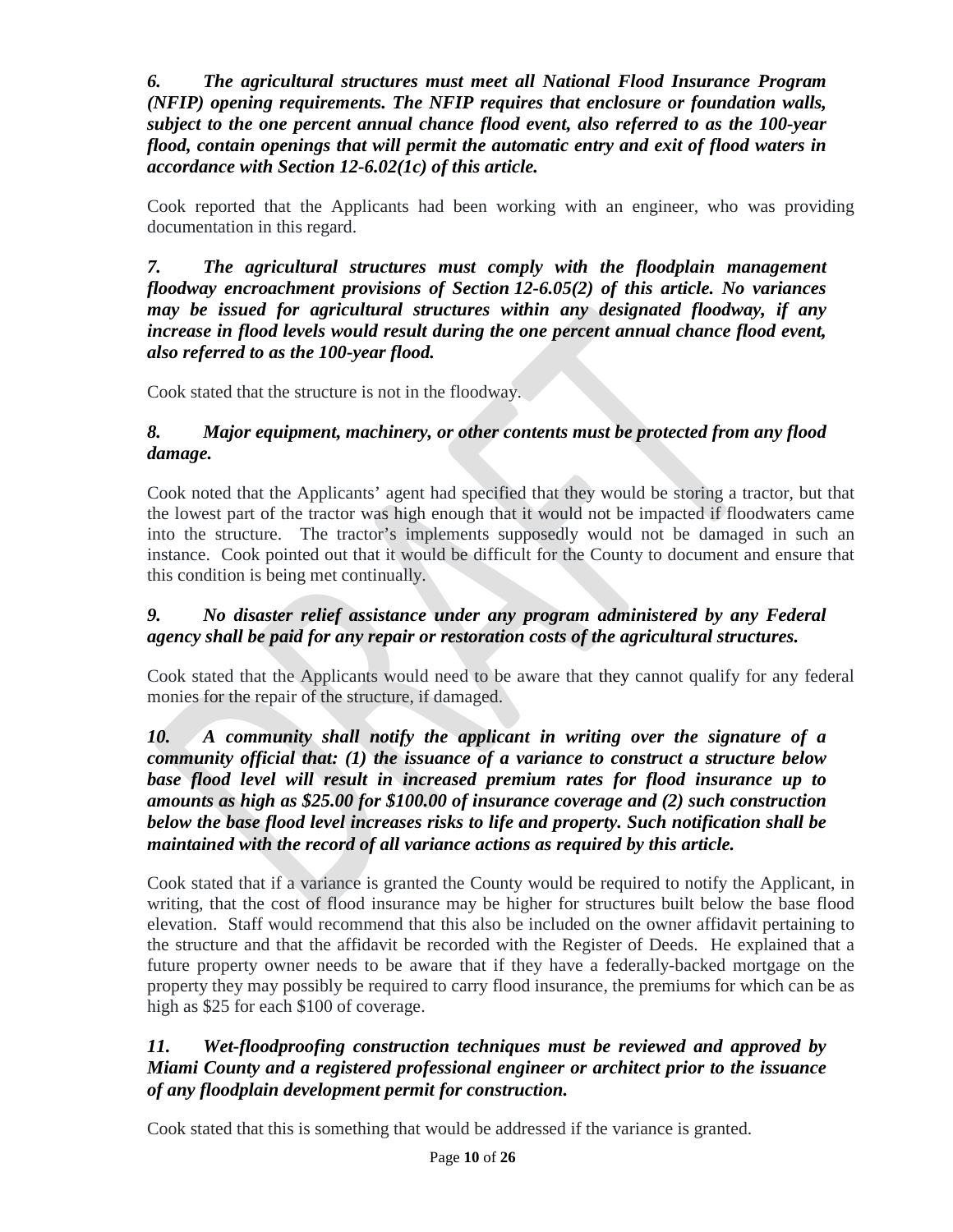Cook directed the Board to Page 7 of the current staff report (and the pages that follow), and noted that all of the specific conditions have been addressed. He also noted that he has provided additional commentary and reference to other documents, especially the FEMA bulletin.

He then read aloud the fourth bullet point on Page 8 of the current staff report:

"The one-half acre threshold is meant to be a general cutoff point and is related to the intrinsic qualities of the site or parcel; as the regulations state, "deviations from that limitation may occur" provided sufficient cause has been demonstrated by the applicant in accordance with the variance criteria. However lots larger than one-half acre, in nearly all instances, have sufficient space to elevate structures on fill to or above the BFE without resulting in adverse drainage impacts on adjacent properties and structures, whether or not the adjacent structures' lowest floor elevations are at or below grade."

He concluded that the distance between the subject structure and any other neighboring property or structures is great enough that even if the structure were to be elevated and built in compliance with the Regulations there are ways to mitigate any kind of increase to flood levels.

Cook noted that the issuance of a building permit in 1999 (for the second structure) is discussed near the bottom of Page 11 of the current staff report. He reported that a building permit was issued, and it was in the floodplain. However, staff has researched records and can find no reference to a floodplain development permit being issued. He commented that he does not know how this occurred—whether the County's planners at that time just happened to miss that the property was in the floodplain; whether they had some difficulty pinpointing the precise location on the large, paper maps that existed at that time; whether someone issued the building permit without first ensuring that the structure would comply with the Floodplain Regulations; or some other reason.

Patrick asked Cook if a building permit (for the second structure) was indeed issued. Cook confirmed, and added that it was for a structure to be used for the storage of boats and a lawnmower. He reported that, originally, no utilities were planned; and, the application specified no electrical or sanitary facilities were to be included with the structure. However, when the permit was issued a note was written on the permit, stating that electrical would also be added to the structure. Cook also noted that the permit specified there would be no sanitation facilities with the structure, and no information about plumbing or HVAC in the structure was included.

Cook reported that he was able to find documentation evidencing one inspection requested for the electrical service of the structure; however, the contractor never requested any other inspections of the structure. He further reported that the County ultimately expired the permit because it had been in the system for so long and no other inspections were requested or done to ensure the structure was built in compliance with the Regulations. He added that there was no occupancy permit officially issued for the structure. Cook indicated that the statute of limitations makes it more difficult to force compliance on a structure built so many years ago, and the County does not plan to do so.

Cook pointed out that it was noted in the District Court case that the other structure has a bathroom facility as well as a septic system attached to it. He reported that the County has no record of building permits for a bathroom in any of those structures, nor record of a sanitation permit for the installation of a septic system.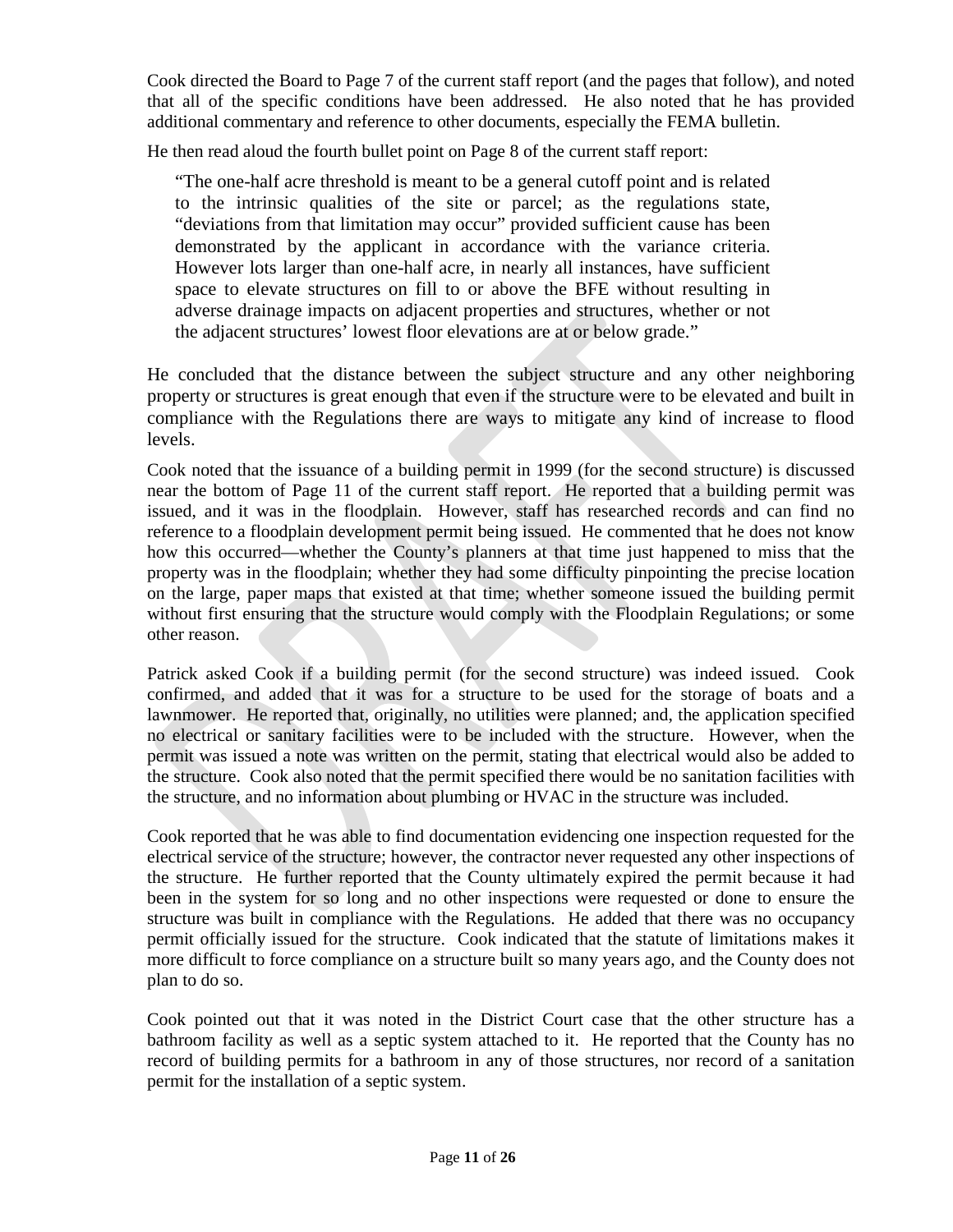Cook then addressed the following statements included in the Plaintiffs' brief that was submitted to District Court (Page 000012 of the meeting packet), noting it was asserted that the County did not enforce the Regulations, and thereby, essentially waived its right regarding the third structure. He then read aloud the following from the Plaintiffs' brief, with regard to the third structure:

". . . the county was made aware of the third addition but took no action regarding it. It appears the county once again waived their rights as it pertains to that barn".

He reported that when staff was made aware that the (third) structure had been constructed without a permit staff began working with the Applicants and their agents / contractors associated with the project, and informed them that the structure was built in the floodplain; built without a permit; and needed to be brought into compliance with the Regulations. Cook further reported that a building permit application was later submitted, and that staff performed a number of reviews and provided comments to the Applicants. He stated that staff's final comments directed the Applicants to work with an engineer to ensure the structure complies with the Floodplain Regulations; and, to work with the State to ensure the structure complies with State requirements. He added that staff had suggested the Applicants obtain the necessary State permits prior to applying for local permits.

Bach questioned the relevancy of this information, and commented that District Court has not asked the Board to review this aspect.

Cook responded that during the District Court hearing the argument was made that if staff was so concerned about this structure, then the County would not have allowed a bathroom to be built in the existing structure and also would not have allowed the septic system to be placed in the floodplain. Cook clarified that staff had never stated that they would not pursue enforcement; in fact, staff had actually proceeded to do so. He reported, however, that the County did not issue a violation notice, and instead had tried to work reasonably with the Applicants and their contractors in an attempt to bring about compliance. Cook further reported that staff was under the impression the Applicants were working on this. However, when the next application was submitted (for the Boundary Line Adjustment), and following staff's conversations with the Applicants' representative, it became apparent to staff that the Applicants were not working to bring the structure into compliance. He stated that a violation notice was then sent to the Applicants.

Bach commented that the issue Cook is referencing is separate from what the Board is supposed to be considering this evening.

Cook responded that he believes it is somewhat relevant because the Applicants have argued in District Court that this is a reason why the variance should be issued.

Bach commented that the statute of limitations has basically ran out; therefore, this issue has no validity in the matter of the variance request.

Cook responded that staff's perspective on this particular issue (construction of the second building) is that it occurred in the past and staff will not pursue it. However, those past issues should not be held against this specific variance case. He reasoned that if staff waives every requirement of the Zoning Regulations for each property that is discovered to have a violation, there eventually will be no Zoning Regulations.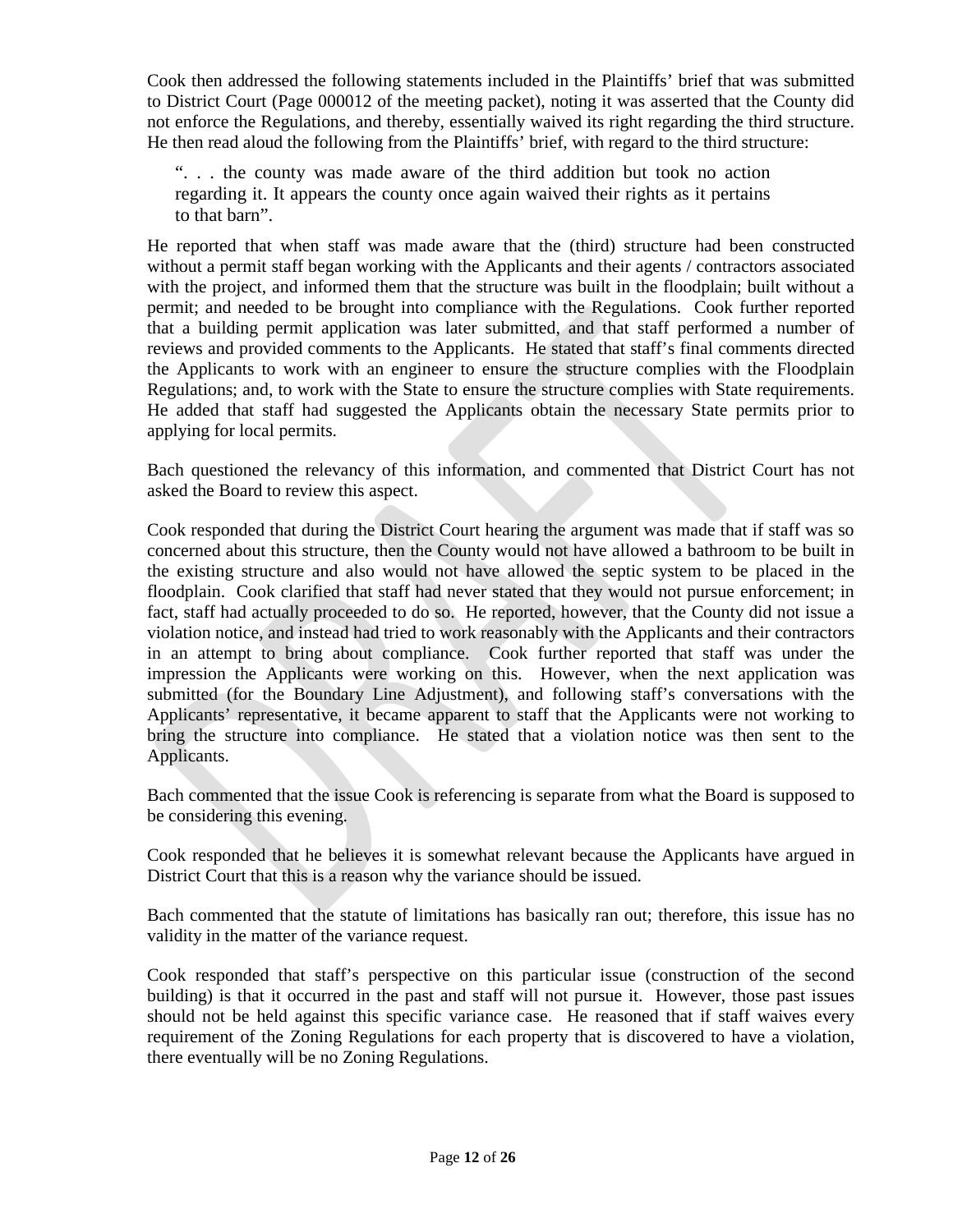Cook reminded the Board that there had been discussion at the previous hearing with regard to FEMA's flood insurance requirements (for participants in the National Flood Insurance Program), and that the Plaintiffs' brief to District Court had called this into question. Cook noted that he has provided in the current staff report additional documentation and direct quotes taken from the federal statutes.

Cook concluded that staff has determined the variance request does not comply with the standard variance criteria, as found in Section 23-6.04 of the Zoning Regulations and in State statute 12- 759(e)(1), all of which, the Board of Zoning Appeals must find have been met in order to grant any variance request. Cook added that the variance request, specifically, does not meet three of the five standard variance criteria; therefore, staff recommends denial of the variance request. Cook stated that the variance request also does not comply with all of the criteria in Sections 12- 7.04 – Floodplain Management Variance Criteria; 12-7.05 – Conditions for Approving Floodplain Management Variances, and 12-7.06 – Conditions for Approving Variances for Agricultural Structures; therefore, the proposed variance fails to meet the Board of Zoning Appeals requirements for granting a variance; and, it fails to meet the requirements for the granting of a floodplain variance. Staff suggests denying the variance request again.

Bach opened the public hearing at 8:08 p.m., and invited the Applicants' representative to speak.

Mr. Ronald Wood approached the podium, and introduced himself as the attorney for Ronald and Phyllis Nolan. Attorney Wood described his birthplace and upbringing and his current place of residence, and noted that his uncle is Walter Stone. He then stated that his clients have lived here for 47 years, and he estimated the amount of taxes they have paid to Miami County. He went on to describe his clients' affiliations in Topeka, Kansas, and in Michigan.

Attorney Wood then directed the Board to look at the pictures of the current shed (the Current Shed East Elevation) on Page 000104 of the meeting packet. He noted that the subject of the request is just a "little piece" with a garage door and a little door. He reported that a year or two ago, during the 100-year flood—and he remarked that it seems there have been a lot of 100-year floods recently—floodwater came through all of the buildings and his clients cleaned it all up. He noted that the structure that is the subject of this request housed a tractor, which was not damaged because the tractor is higher than the floodplain. Attorney Wood suggested that if the Board grants the variance his clients will sign a liability waiver, stating that the County will not be held responsible for any damages. He expressed that this is quite an ordeal over "a little garage".

He noted that the District Court dismissed this matter without prejudice. With regard to the statute of limitations, Attorney Wood does not expect the Board to make a ruling. He then read aloud the following from K.S.A. 19-2960(d):

"No zoning regulations shall apply to the use of land for agricultural purposes nor for the erection or maintenance of agricultural buildings as long as such agricultural buildings are used for agricultural purposes and no other."

He explained that there are no exceptions to this State statute, and that the reason behind this statute is that Kansas is agricultural. He warned that this statute will come into play if the Board rules against his clients and they go back to court, because he and his clients believe they are allowed, for agricultural purposes, to build this little slice of garage for a tractor.

Attorney Wood then remarked on the length of the meeting packet.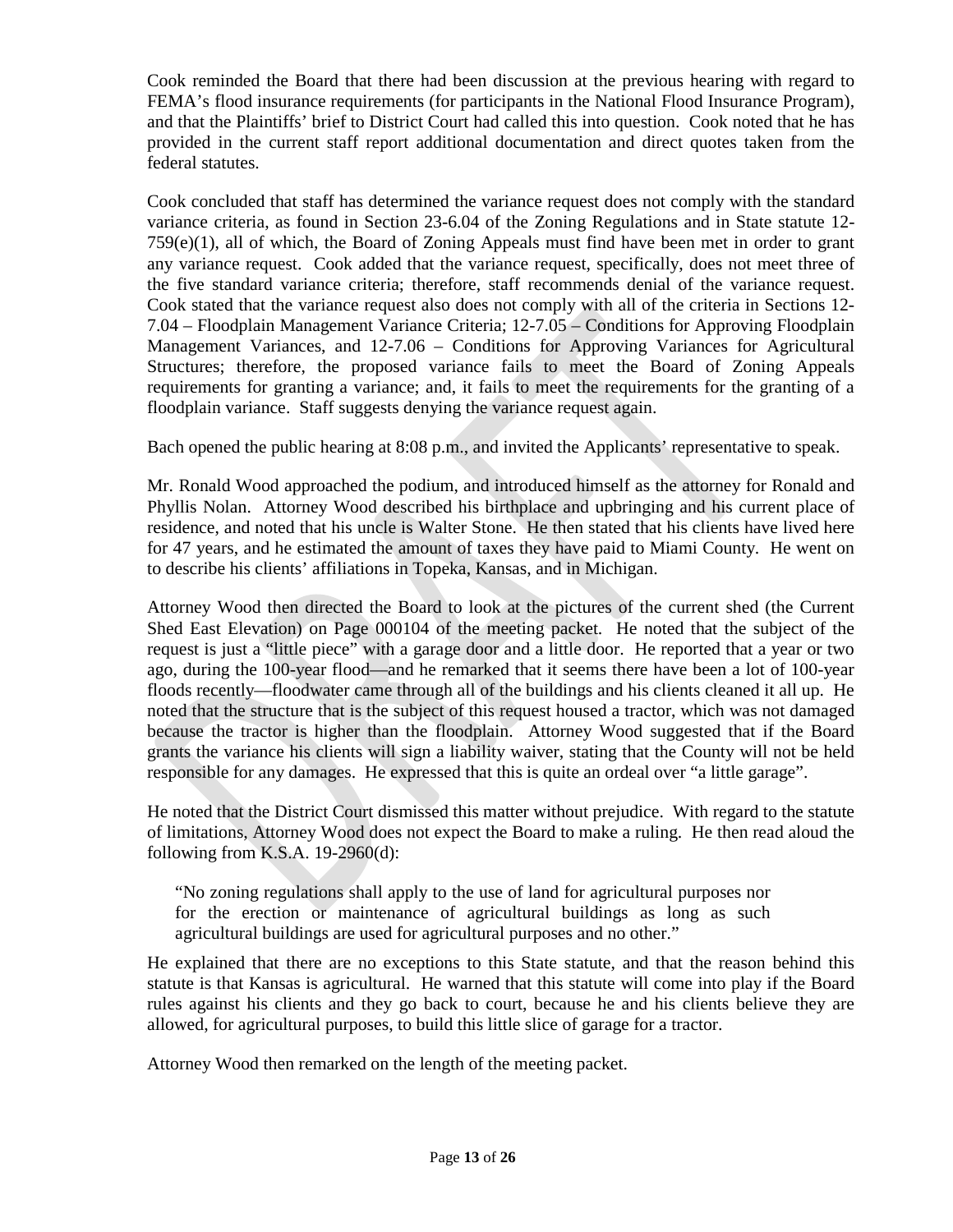Attorney Wood asserted that when the Board considered this request at the previous hearing, no one—the Applicants' agent at that time, nor County staff, even addressed Section 12-7.07 of the Floodplain Regulations, which is what District Court has specified the Board must consider.

He went on to address the following floodplain management variance criteria from Section 12- 7.04:

# *1. Danger to life and property due to flood damage*

Attorney Wood stated that this is not applicable.

### *2. Danger that materials may be swept onto other lands to the injury of others*

Attorney Wood stated that the property is located in the country; that nothing is going anywhere, even if it's flooded, and that it didn't go anywhere last time. He remarked that a concrete and metal building is not going anywhere, and added that the Applicants put holes in the back of the building to help water flow through it.

### *3. Susceptibility of the proposed facility and its contents to flood damage and the effect of such damage on the individual owner;*

Attorney Wood acknowledged that the Applicants have had some flooding, but it didn't cause damage to the building built in 1991—with no permit needed; nor, was there damage to the building built in 1999, for which a permit was obtained. He stated that although the Floodplain Regulations were in effect at that time, nothing was said about it. He added that this issue would have never come up if it wasn't for the fact that his clients hired a contractor, who they assumed had obtained the required permits.

Attorney Wood noted that it was at the time the Nolans had traded some land (applied for a boundary line adjustment) to purchase an additional five acres from their neighbor, when they received the County's notice of violation.

He argued that no neighbors have complained nor will complain about this, and it is not an issue.

# *4. Importance of the services provided by the proposed facility to the community;*

Attorney Wood indicated that this is not applicable.

# *5. Necessity to the facility of a waterfront location, where applicable;*

Attorney Wood noted that this is also not applicable.

With regard to the remainder of the conditions for approving variances for accessory structures, Attorney Wood stated that staff has already addressed them.

With regard to showing "good and sufficient cause", Attorney Wood reasoned that Mr. Nolan needs a barn for his tractor, and that he would rather not keep the tractor outside. He acknowledged that Mr. Nolan could park his tractor outside in that same area and without a barn. He commented that it is better, however, to have the tractor inside.

With regard to exceptional hardship, Attorney Wood argued that this is a hardship to the Applicants, who will have to tear down the building and try to build it elsewhere. He further argued that a hardship exists because the Applicants hired a contractor, whom they assumed would do the job correctly.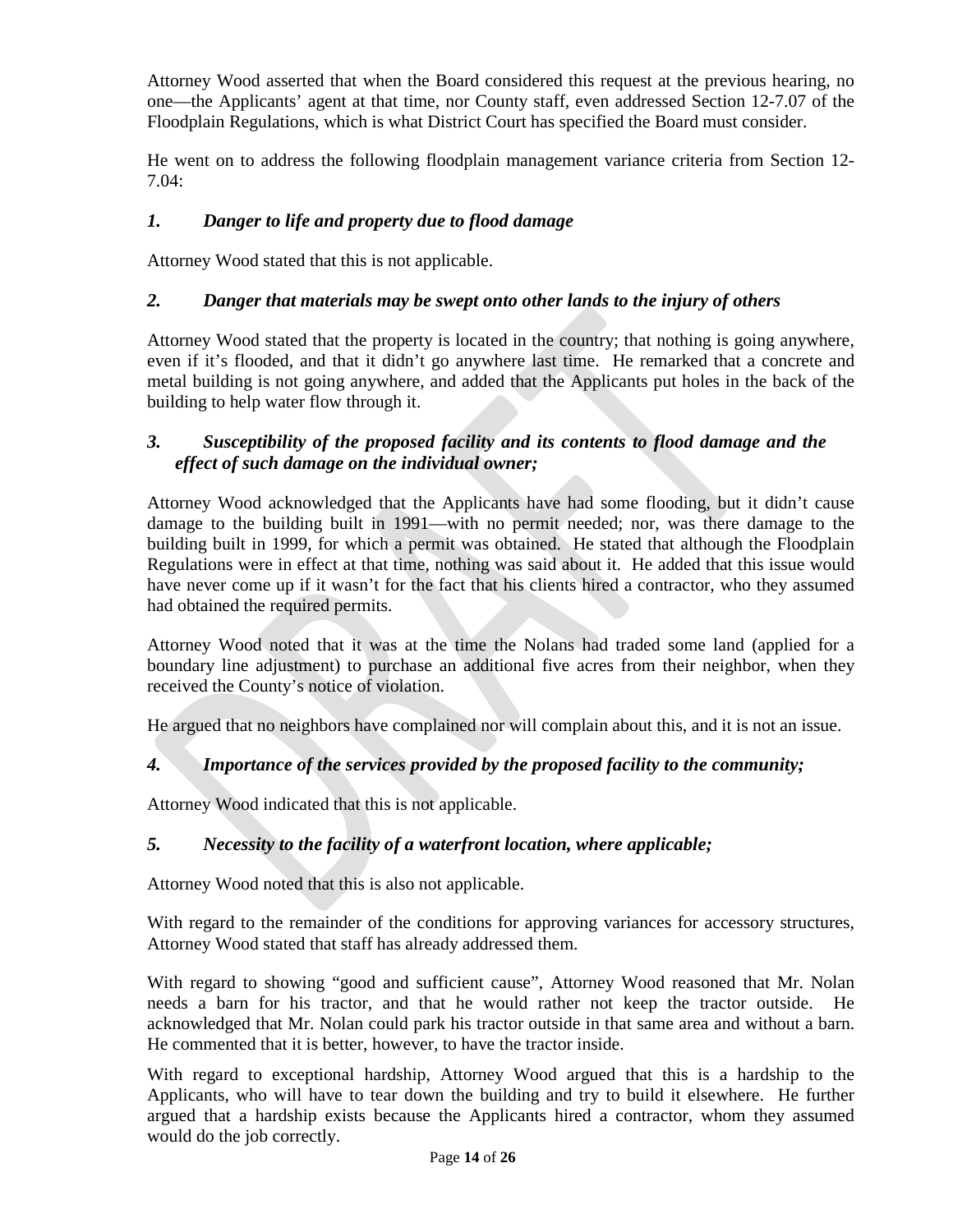Attorney Wood stated that we are all residents of Miami County, who are trying to make Miami County better, and who are also trying not to interfere with our neighbors' activities. He stated that he bought land on the Louisburg golf course; and, if the owner of the golf course decides to convert the golf course into a pasture with 50 head of cattle, then he cannot say anything about it or sue him to prevent him from doing what he wants with his own land.

He then reasoned that this little garage isn't hurting anyone, and he questioned how it could be hurting the County. He asserted that he could find nothing in the meeting packet that shows any federal regulation, which provides that granting such a variance will increase the cost of flood insurance. He argued that it may cost these particular property owners more money if they ever want to insure the place. He further argued that there are other areas of floodplain that have been developed.

Attorney Wood then turned his attention to Section 12-7.07 (Conditions for Approving Variances for Accessory Structures), and stated that the District Court judge had indicated the Board had not included this Section in its previous consideration. He then read aloud the following from that Section:

"Any variance granted for an accessory structure shall be decided individually based on a case by case analysis of the building's unique circumstances."

He explained that this Section talks about a 100-year flood and the "threat to public health and safety". He then addressed the following conditions in Section 12-7.07:

# *1. Use of the accessory structures must be solely for parking and limited storage purposes in Zone A only as identified on the community's Flood Insurance Rate Map (FIRM).*

Attorney Wood asserted that the Applicants are storing their tractor in that building.

### *2. For any new or substantially damaged accessory structures, the exterior and interior building components and elements (i.e., foundation, wall framing, exterior and interior finishes, flooring, etc.) below the base flood elevation, must be built with floodresistant materials in accordance with Section [12-6.01\(](https://www.codepublishing.com/KS/MiamiCounty/#!/MiamiCountyZR/MiamiCountyZR12.html#12-6.01)4b) of this article.*

Attorney Wood reported that the Nolan's agent, who represented them in the previous hearing had approached staff and asked how to resolve this issue. Attorney Wood further reported that holes were cut into the back of the structure; and part of the structure was also raised in an effort to comply with whatever the County wanted.

### *3. The accessory structures must be adequately anchored to prevent flotation, collapse, or lateral movement of the structure in accordance with Section [12-6.01\(](https://www.codepublishing.com/KS/MiamiCounty/#!/MiamiCountyZR/MiamiCountyZR12.html#12-6.01)4a) of this article. All of the building's structural components must be capable of resisting specific flood-related forces including hydrostatic, buoyancy, and hydrodynamic and debris impact forces.*

Attorney Wood believes that the contractor returned to the site and better anchored the metal. He asserted that when the water came through there, it didn't hurt anything.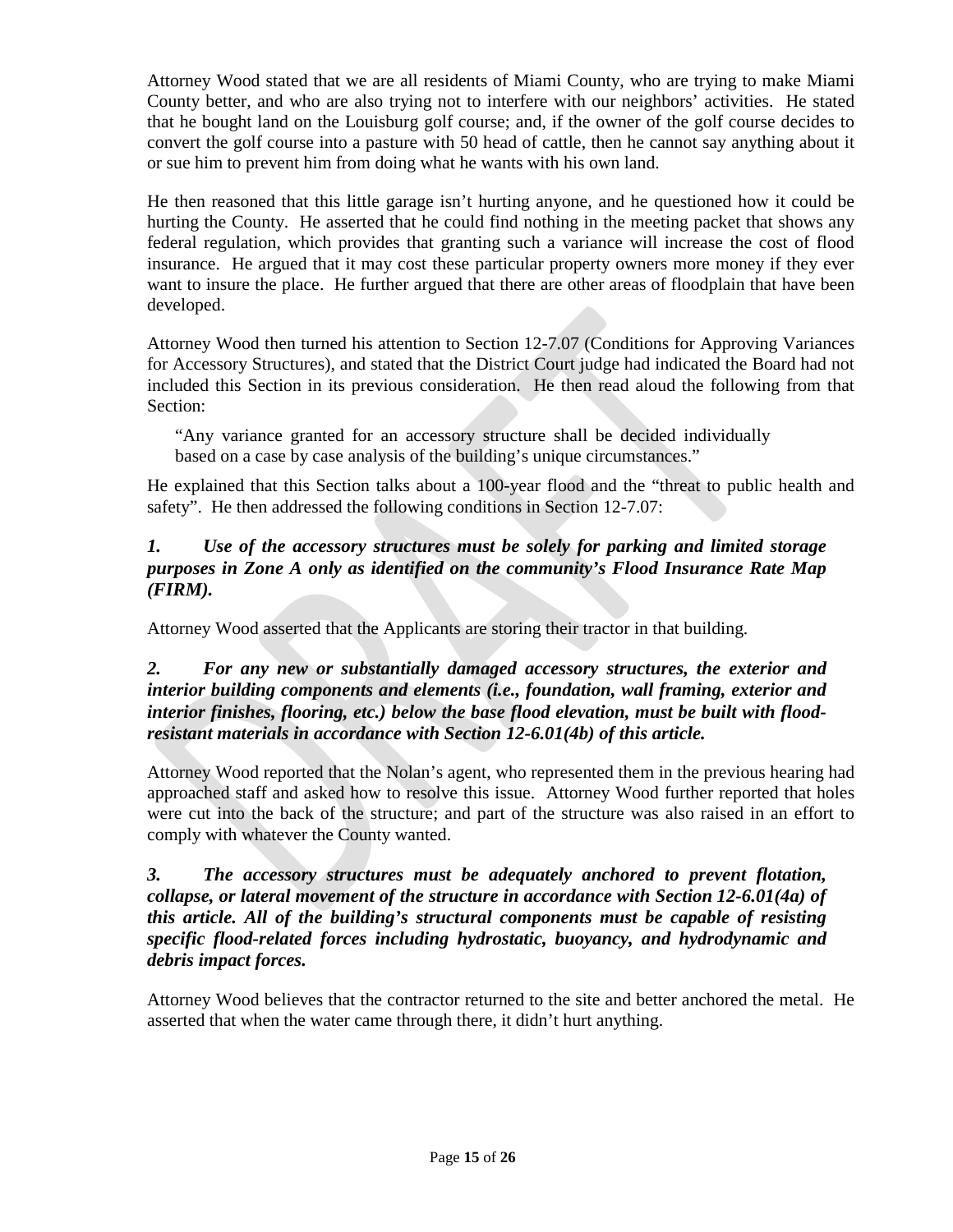*4. Any mechanical, electrical, or other utility equipment must be located above the*  base flood elevation or floodproofed so that they are contained within a watertight, *floodproofed enclosure that is capable of resisting damage during flood conditions in accordance with Section [12-6.01\(](https://www.codepublishing.com/KS/MiamiCounty/#!/MiamiCountyZR/MiamiCountyZR12.html#12-6.01)4d) of this article.*

He interpreted this condition as meaning that such equipment can be put in the structure, as long as the equipment is above the base flood elevation. He stated that if this is going to be a problem for the County, then his clients will agree not to have electricity in that part of the building.

*5. The accessory structures must meet all NFIP opening requirements. The NFIP requires that enclosure or foundation walls, subject to the one percent annual chance flood event, also referred to as the 100-year flood, contain openings that will permit the automatic entry and exit of flood waters in accordance with Section [12-6.02\(](https://www.codepublishing.com/KS/MiamiCounty/#!/MiamiCountyZR/MiamiCountyZR12.html#12-6.02)1c) of this article.*

Attorney Wood reported that the openings are already in place.

*6. The accessory structures must comply with the floodplain management floodway encroachment provisions of Section [12-6.05\(](https://www.codepublishing.com/KS/MiamiCounty/#!/MiamiCountyZR/MiamiCountyZR12.html#12-6.05)2) of this article. No variances may be issued for accessory structures within any designated floodway, if any increase in flood levels would result during the 100-year flood.*

He asserted that the building isn't going to increase flood levels.

# *7. Equipment, machinery, or other contents must be protected from any flood damage.*

Attorney Wood stated that Mr. Nolan's tractor isn't going to go anywhere; and, even if it did, it would be Mr. Nolan's responsibility. He added that there is nothing downstream that will be harmed in any way.

# *8. No disaster relief assistance under any program administered by any Federal agency shall be paid for any repair or restoration costs of the accessory structures.*

Attorney Wood stated that his clients are not asking for this.

Attorney Wood argued that what is being considered is just a little piece, compared to the two bigger parts that were built in 1991 and in 1999. He believes this is something that should be approved, and reasoned that he and his clients, who are taxpayers, are not against the County. He commented that it is becoming a little expensive to live in Miami County, especially for those who want to retire. He further remarked that Miami County is chasing people away to Linn County and to Missouri because it's been said those places do not have the taxes nor the regulations that Miami County has. He scoffed at the size of the meeting packet, remarking that a 500-page packet is overkill for a little garage. He asked the Board to vote to grant the variance and move on to more important issues.

Mr. Ronald Nolan approached the podium and thanked the Board. He stated that he is present this evening, not because this is a big issue for him. He reported that the building, which he described as a nice little building to keep some things, has been on the property for two (2) of the 47 years he has lived there. He stated that it is not an important structure; and, if he's told to tear it down, he'll tear it down. Mr. Nolan explained that as a Miami County citizen, who has enjoyed living here and being part of the community, he takes issue with how this is being handled by County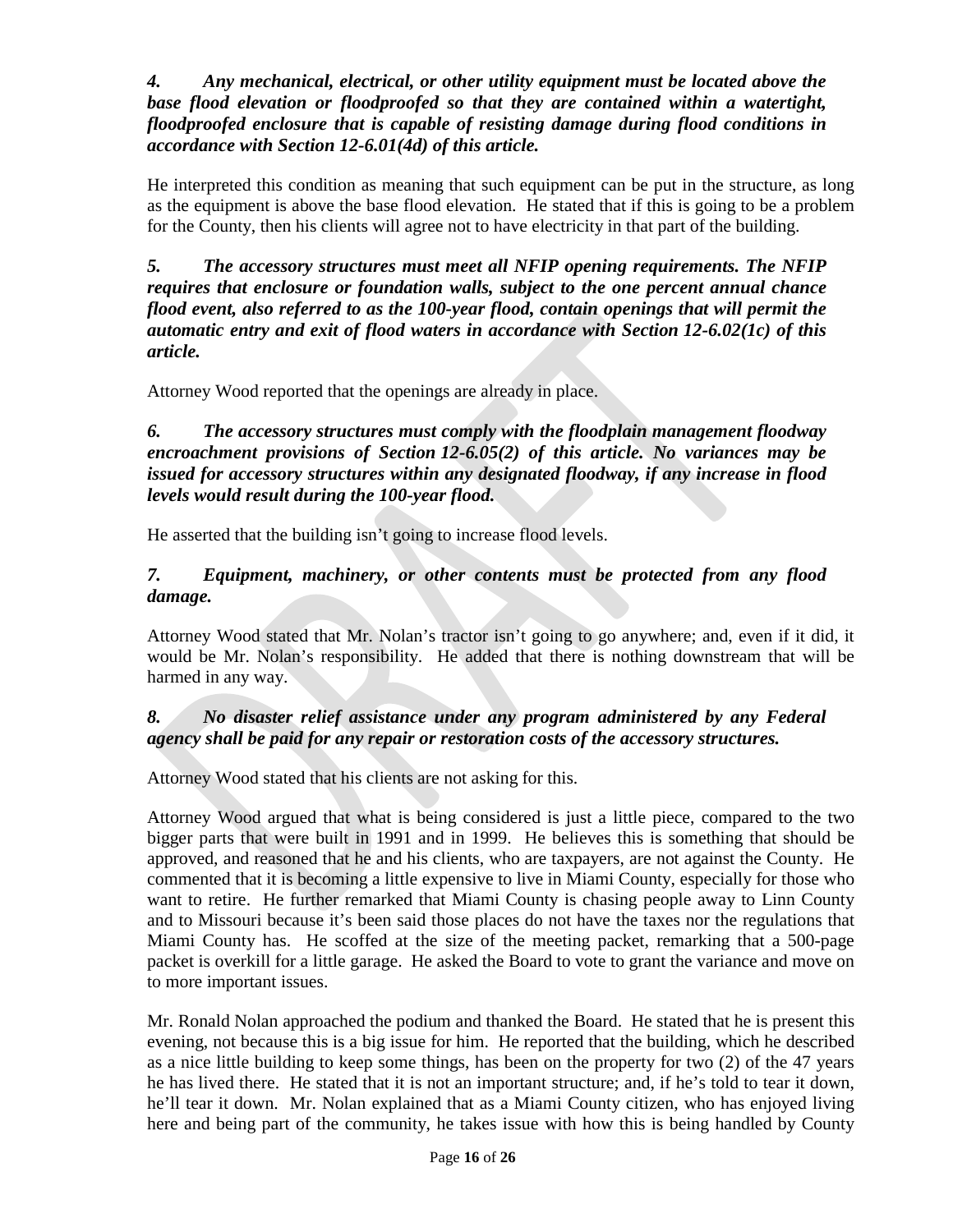administration; and, this is why he is willing to pay a reasonable amount of money for the opportunity to have this Board consider why he feels this is burdensome for someone who is not trying to do anything to anyone. He added that this little structure clearly does not create a problem for anyone.

Mr. Nolan explained that the structure is attached to the south side of two  $40' \times 60'$  buildings, which are also attached to one another. He argued that if floodplain was an issue the two 40' x 60' conjoining buildings are in front of anything that would have anything to do with a flood. Mr. Nolan reported that in the 47 years he's lived on the property the only time he's seen a flood that came up to the elevation of these buildings was two years ago; although, he has seen dozens of floods in his bottom field. He reported that during this particular flood, the floodwaters rose 18" in the buildings, but there was no permanent damage to the buildings; and, they cleaned up the buildings in one weekend.

Mr. Nolan stated that he bought 5.8 acres on the north side of their lane because it sits at the same elevation as their property and looks like it belongs with their property. He reported that he paid for three surveys in order to be able to buy that additional acreage, and has already paid for the property. He further reported that when he went to file something in the County's records to show he now owns the property, Teresa Reeves, Planning Director told him that he has a building on his property, which does not comply, and which requires a building permit. Consequently, he still has no ability to put this piece of property, which he has paid for, in his name.

Mr. Nolan expressed that he does not know what is going on here. He also does not know what harm anyone would ever assign to what he was attempting to do, other than that he should have known something before he proceeded. He indicated that what he should have known was not apparent to him because he paid a contractor to build the building, and he had assumed the contractor would have obtained a building permit if required. Mr. Nolan commented that there is no malice of intent; and, it wasn't as though he was trying to avoid compliance. Rather, he just wanted to build the building in that location. He reported that a tractor, tractor implements, and skid loader are currently housed in the building. He expressed that he doesn't know why this wouldn't be considered agricultural equipment on anyone else's property.

Mr. Nolan acknowledged that they would not be having this problem if they had been more attuned to the requirements. He explained that it just did not occur to him that they could be doing something onerous to the County in any way. He added that they still pay all of their taxes and will continue to do so. He expressed his appreciation of the Board's time and consideration of a variance.

There being no further comment, Bach announced the closing of the public hearing at 8:32 p.m.

David Heger, County Counselor, approached the podium, and clarified that K.S.A. 12-758(b) provides that agricultural structures are not exempt from the Floodplain Regulations.

Bach thanked Counselor Heger for this clarification, but noted that this is a separate issue from what the Board is supposed to consider this evening. Bach then read aloud the following from the District Court's Journal Entry, dated November 1, 2019:

" . . . this matter is remanded back to Miami County Board of Zoning Appeals for the failure of Defendant Miami County Board of Zoning Appeals to address the specific conditions and make findings thereof regarding Floodplain Overlay Districts as found in Article 12-7.06 of the County's zoning regulations prior to issuing a decision in this matter."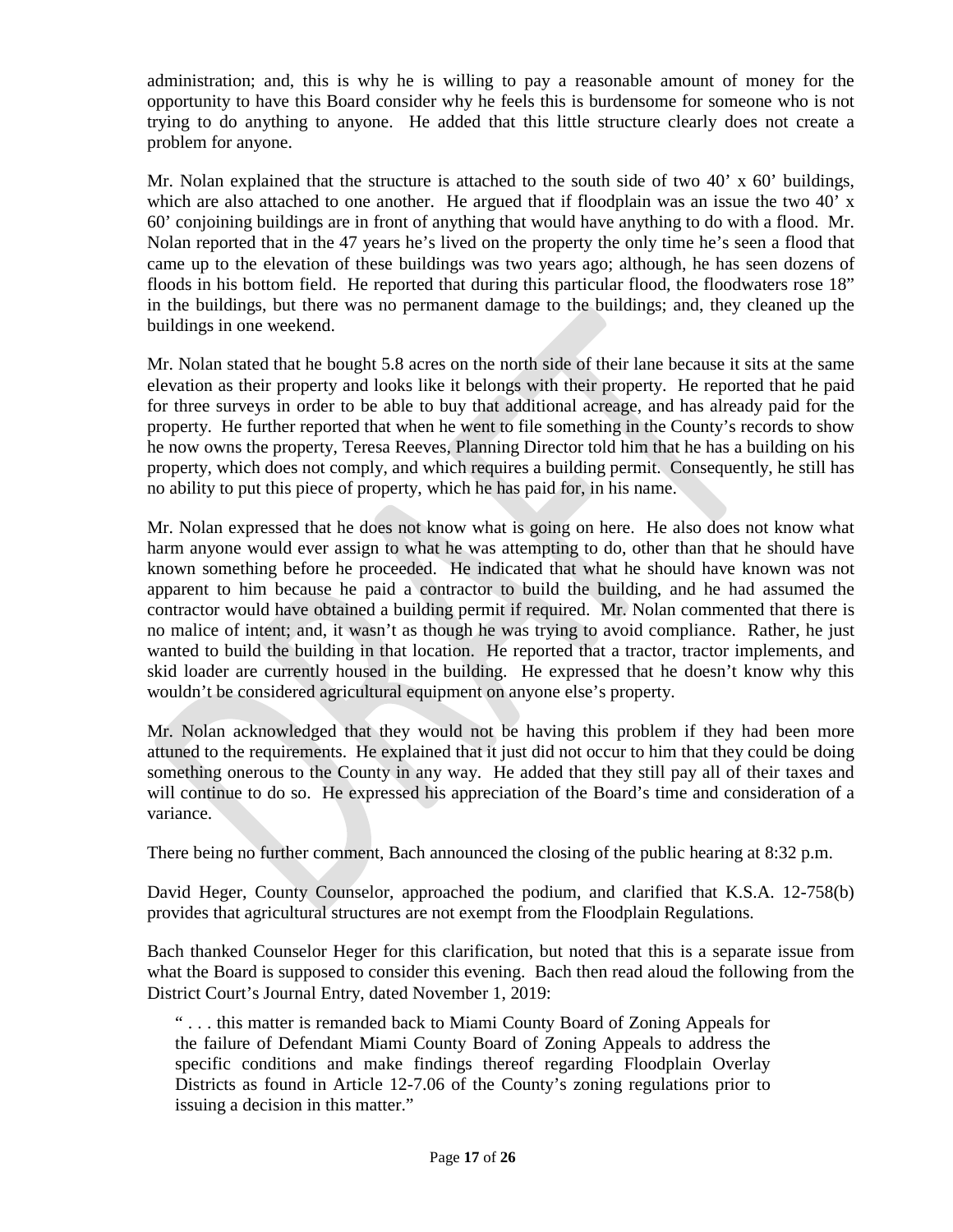Reeves noted that Counselor Heger was making a clarification.

Patrick added that Counselor Heger is rebutting Attorney Wood's previous argument.

Cook approached the podium and stated that Attorney Wood had previously referenced K.S.A. 19, which is applicable to urban counties—or Johnson County. Cook clarified that Miami County falls under K.S.A. 12. He then read aloud the following from K.S.A. 12-758(b):

"Except for flood plain regulations in areas designated as a flood plain, regulations adopted by a city pursuant to K.S.A. 12-715b, and amendments thereto, or a county pursuant to this act shall not apply to the use of land for agricultural purposes, nor for the erection or maintenance of buildings thereon for such purposes so long as such land and buildings are used for agricultural purposes and not otherwise."

Cook argued, that it *is* valid to regulate agricultural structures with Floodplain Regulations.

Cook also noted that Attorney Wood had previously asserted the County had never presented any information with regard to Section 12-7.06 (Conditions for Approving Variances for Agricultural Structures). He then directed the Board to the transcript from the previous Board of Zoning Appeals hearing (December 19, 2018), which transcript staff was required to have prepared. Cook asked the Board to refer specifically to Line 14 on Page 000235 of the meeting packet through Line 19 on Page 000241 of the meeting packet, during which time staff indeed presented those criteria. Cook added that he has addressed most of those same criteria tonight, as has Attorney Wood. Cook then referenced the following quote included in the current staff report, which quote was taken from the Applicants' agent during the previous hearing:

"Kenneth had to go through every one of the findings with you guys, and I feel like the only way to get this passed is if I go through each one of the findings that he found in error in negative and positive. And I feel that I can do that. I feel like I've just done that."

Cook added that the meeting transcript, the meeting minutes, and the staff report for the meeting show that all of that information has been specifically addressed multiple times with the Board.

Cook read aloud the following from Section 12-7.06:

"Conditions For Approving Variances For Agricultural Structures: Any variance granted for an agricultural structure shall be decided individually based on a case by case analysis of the building's unique circumstances. Variances granted shall meet the following conditions as well as those criteria and conditions set forth in Sections 12-7.04 and 12-7.05 of this article."

Cook asserted that many of the items he had covered with the Board during the previous hearing reflect some of the criteria and conditions referenced above.He noted that although all 11 conditions of Section 12-7.06 were addressed during the previous hearing and during this hearing, the Section (12-7.06) that was noted by District Court specifically states that the Board must also consider these other two Sections (12-7.04 and 12-7.05). He reminded the Board that the Board of Zoning Appeals requirements and the Floodplain Regulations provide that the standard variance criteria of the Board of Zoning Appeals as well as all of the criteria in the Floodplain Regulations must be met.

Patrick clarified that the Board must consider the standard variance criteria; and, if the request meets those criteria, then the Board goes on to consider these additional conditions and criteria.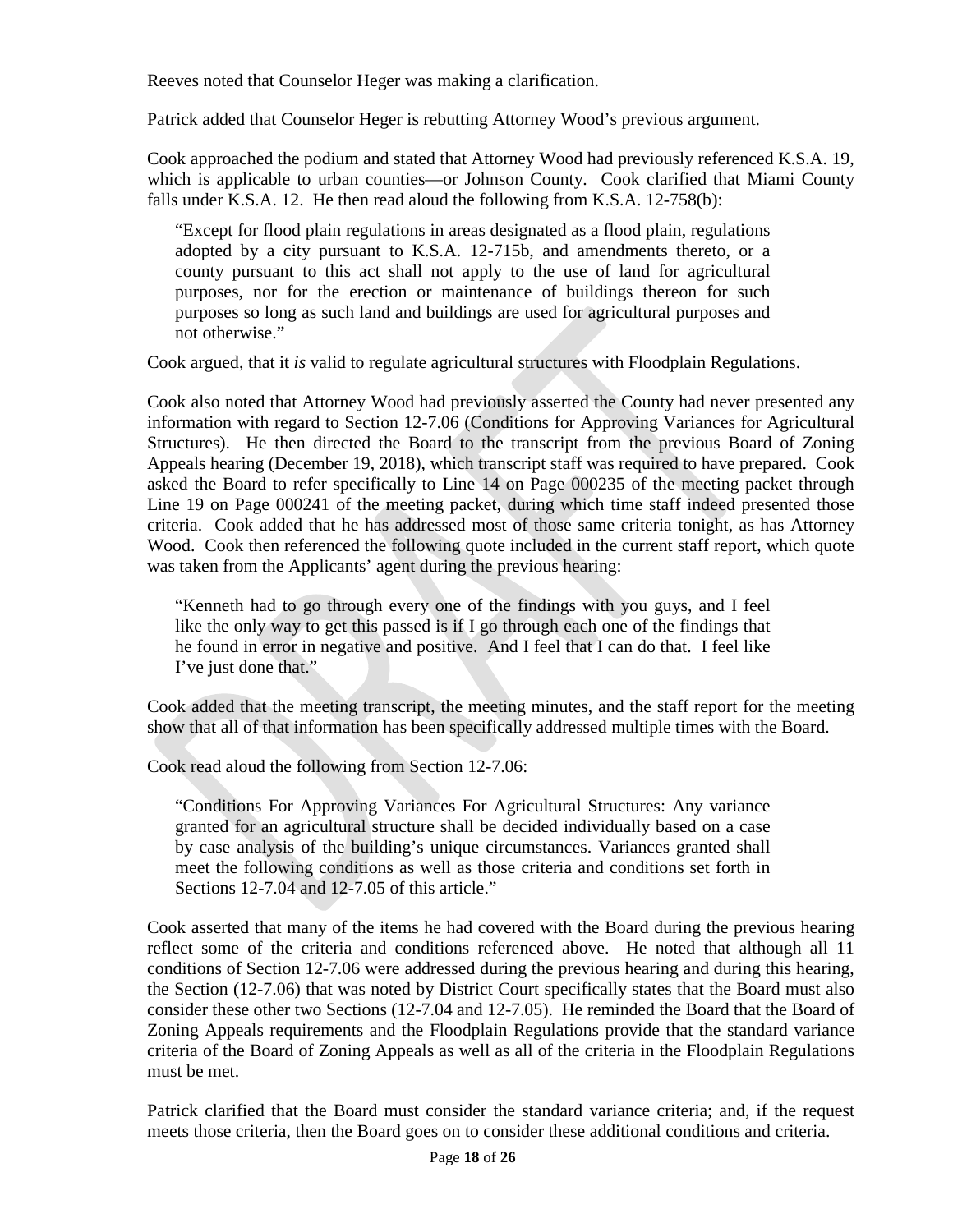Cook confirmed, and stated that it would be best to address all of those items (standard variance criteria and the floodplain management variance criteria).

Cook pointed out that Attorney Wood had made reference to the cost of flood insurance. He noted that the current and previous staff reports provide discussion on this; and, the previous staff report provided specific reference to the FEMA bulletin and the Federal Regulations. He added that tonight's meeting packet includes that section of the Federal Regulations, which specifies that if the Floodplain Regulations are not enforced consistently with normal floodplain management criteria the County can be placed on probation or suspended from the NFIP. Cook apologized for the size of the meeting packet, which, he noted, is just under 300 pages. He explained that District Court has specified that the County failed to refer to or provide all of those documents. Therefore, he has included in the meeting packet the local Regulations, the Federal Regulations and the NFIP documents to ensure all documents specifically referenced by District Court are included.

Berg asked if the entire building is in the floodplain or just part of this shed.

Cook answered that the entire structure is in the floodplain. He explained that the original structure was built prior to the existence of a County permitting department; and, the second structure was built with a permit in 1999, but not a Floodplain Development Permit. He further explained that any addition to an existing structure must be built in compliance with the Floodplain Regulations. Cook reported that the Floodplain Regulations also specify that if a structure is damaged by a flood, fire, tornado, or any other means, and the damage is more than 50% of the structure's current market value then the entire structure must be brought into compliance with the Floodplain Regulations. The same is true for any structure that is receiving improvements greater than 50% of its current market value.

Cook reported that if a structure's basement or main floor is below the base flood elevation and the structure is damaged beyond 50% of its current market value the County, as a participant in the NFIP, must enforce compliance with the Floodplain Regulations and require it to be elevated so that it is at least one foot (1') above the base flood elevation. He added that the intent of the Zoning Regulations, with regard to non-conforming structures is to eventually bring all structures into compliance.

Cook stated that although this third structure is significantly smaller than the previous two, the Floodplain Regulations specify that the Board must consider each variance request on a caseby-case basis; and, staff does not have the authority to allow non-compliance of this new structure, even if the previously built structure is not in compliance. He noted that even the County's buildings are not exempt from the Regulations and that the Road and Bridge Department must obtain Floodplain Development Permits prior to performing work on bridges.

Peckman asked Cook to clarify the flood insurance implications if a variance is granted (discussed in Page 000067 of the meeting packet). He added that it is his understanding that granting a variance could cause everyone's flood insurance premiums to increase by \$25 or \$50.

Cook responded that he has updated his discussion on this topic; and he referred the Board to Page 000014 of the meeting packet. He noted that Attorney Wood asserted that he has found no such provisions in the Federal Regulations. Cook clarified that the Federal Regulations— 44 CFR Sections 60 and 59—address this. He stated that if it is determined that a requested variance meets all of the conditions of the Floodplain Regulations for approving floodplain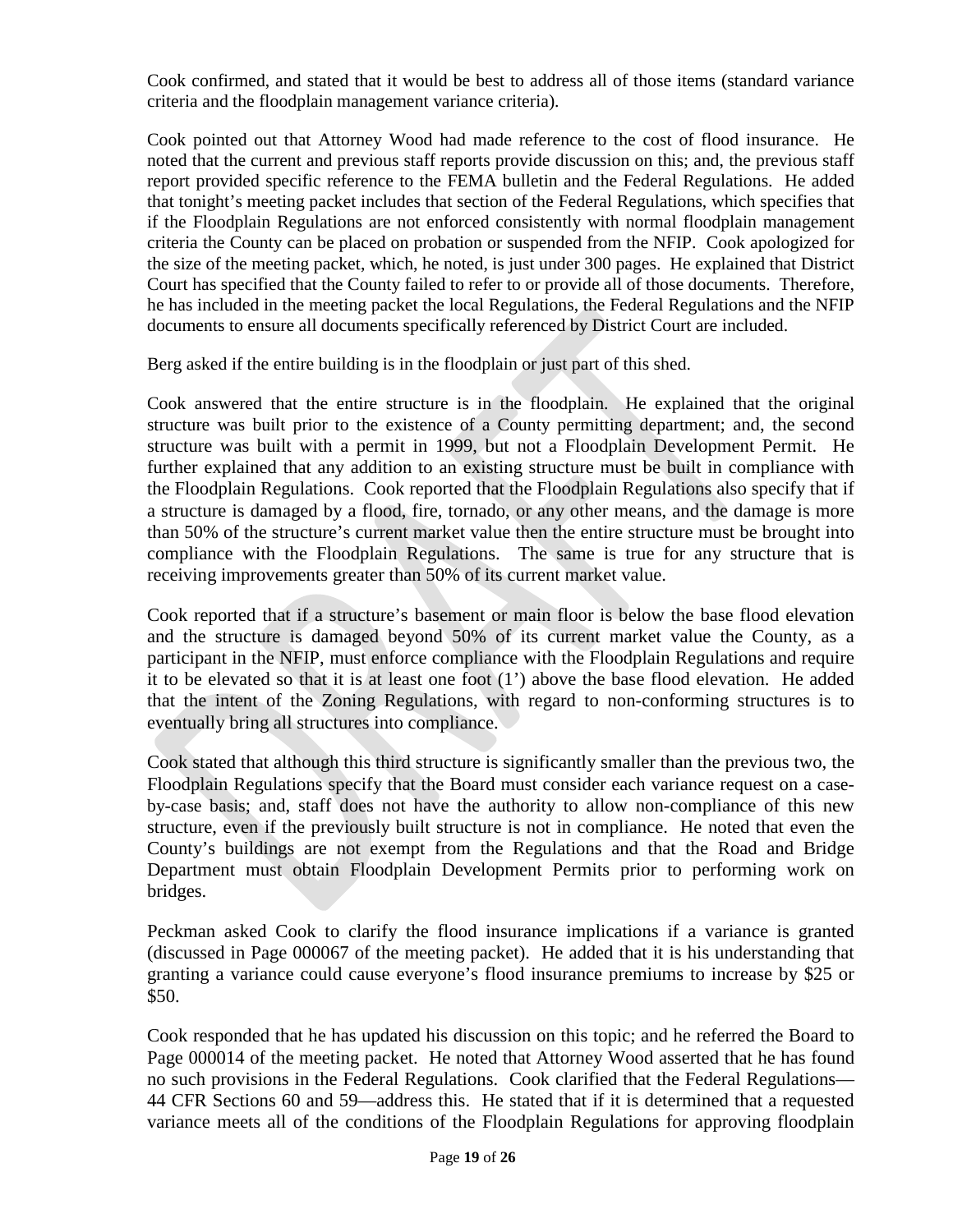management variances, then he does not believe Miami County would have an issue with FEMA. He then read aloud the following from his current staff report (Page 000014 of the meeting packet), which discusses 44 CFR Section 59.24 (b) regarding the NFIP:

"Section 59.24 (b) addresses what can occur to a community that "fails to adequately enforce flood plain management regulations", including that the community can be placed on probation and in Section 59.24 (c) continues on to specify that a community may also be suspended from the program."

Cook explained that if the County were to be placed on probation then every floodplain policy would be subject to an annual surcharge of \$50; and, if the County were to be suspended from the NFIP, which does not happen often, nobody could qualify for flood insurance through the NFIP. He then read aloud the following from Section 3.2 of the FEMA bulletin:

"FEMA evaluates variances granted by a community to determine whether they are consistent with sound floodplain management standards as required for participation in the NFIP.

Cook also read from 44 CFR Section 60.6(a) regarding the NFIP:

"The Administrator may review a community's findings justifying the granting of variances, and if that review indicates a pattern inconsistent with the objectives of sound flood plain management, the Administrator may take appropriate action under Sec. 59.24(b) of this subchapter."

Bach stated that this has no bearing on what the Board is to be considering tonight. He asked for any final comments before closing the public hearing.

Mr. Nolan approached the podium and expressed that he wishes to clarify that there was no other place on the property to put these buildings. He explained that the elevation from the road to his house increases approximately 100', and increases an additional 50' to the top of the hill. He added that the lane makes a 110-degree turn as it goes up to the top of the hill. Mr. Nolan reported that there had previously been a cattle shed on the bottom portion of his property, where he also had a cattle operation at one time. He commented that there is no practical way to put a building on top of the hill, especially if the cattle operation is below. He added that the buildings replacing the former cattle shed were built on the same site as that cattle shed.

Attorney Wood approached the podium and asserted that, with regard to the second building constructed without a Floodplain Development Permit, the County did not self-report to FEMA regarding its failure to issue the Floodplain Development Permit and won't be doing so for this third building. He argued that this building would not have caused any problems, except for the fact that the Applicants wanted to do a lot split (boundary line adjustment). Attorney Wood commented that this is out of control.

Patrick responded that Attorney Wood is arguing points with this Board that he should instead be arguing with the Board of County Commissioners. He clarified that this Board has very limited authority; and, if he wants to change the law then he needs to talk to the County Commissioners. He suggested that if the law is on his side, then Attorney Would should argue the law; and if it is not on his side, then he needs to argue the facts.

Attorney Wood commented that it just seems like a lot of problems to cause over such a little sliver.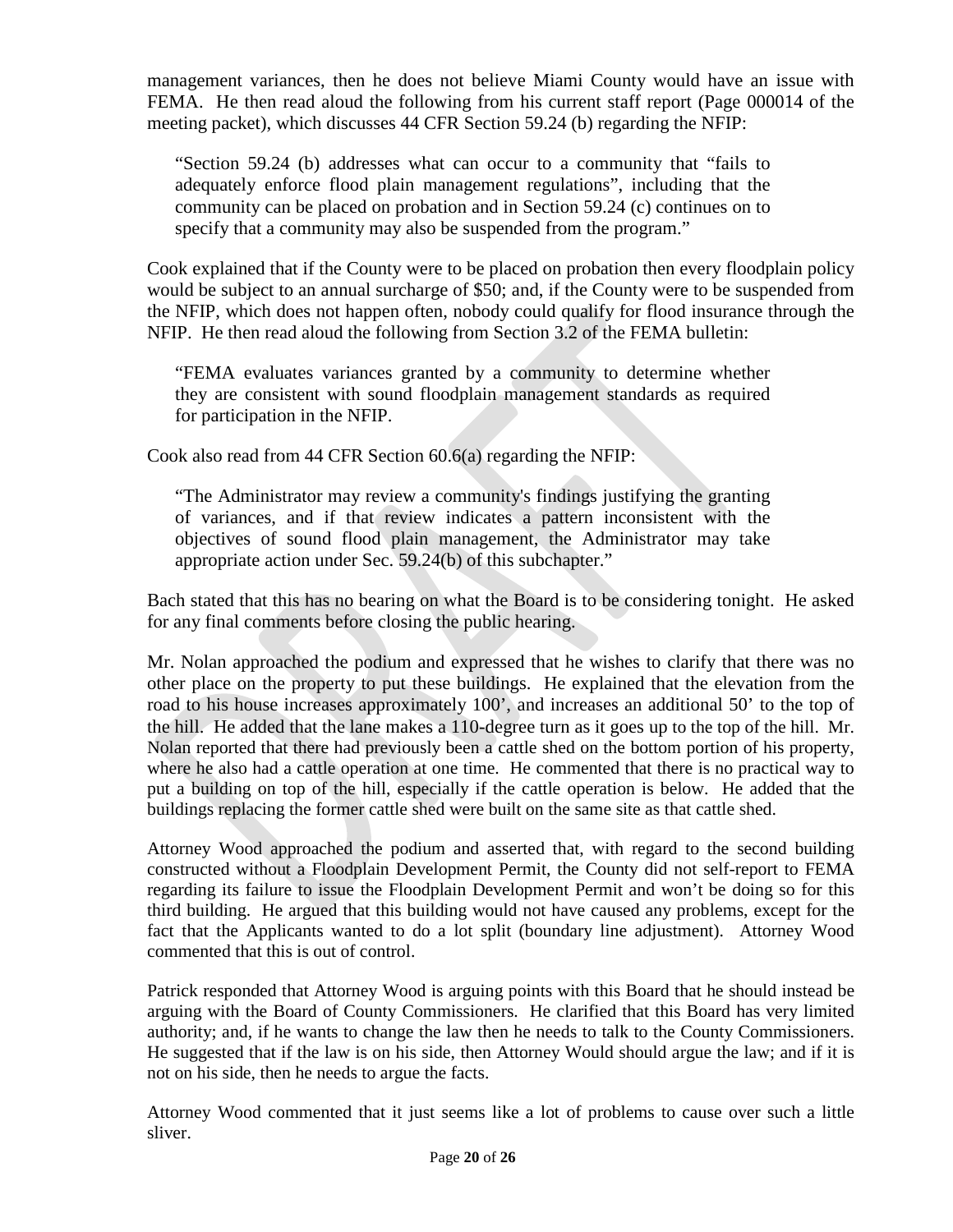Bach announced the closing of the public comment portion at 9:00 p.m. and called for deliberation by the Board. He stated that District Court has remanded this matter back to the Board for consideration, specifically with regard to Section 12-7.06 of the Regulations. Bach commented that he is sympathetic, but this Board is limited in what it may do pursuant to State statute, the Zoning Regulations, and in this case, FEMA and the Floodplain Regulations.

Patrick commented that the Regulations are pretty clear; and likely, the only reason why District Court remanded this to the Board is that the Board did not previously specify that it had considered the conditions in Section 12-7.06 and reference them in its Findings. He further commented that he doesn't think anything has changed since the Board previously heard this matter.

Sumner expressed the difficulty in regulating something that has already been done. He stated that application should have been made in the beginning for a permit; and such application would have been denied at that time. Sumner noted that he knows permits must be posted where they are visible from the road; and, if he were to receive a permit, but didn't see it posted he would ask his builder about it. He again commented that a permit should have been acquired, and that two wrongs in the past do not make a third one right. He noted that the Board should not be considering the other two buildings—only the third one. With regard to Condition No. 1 in Section 12-7.06, Sumner stated that there are other areas on the property, albeit difficult to get to, where the structure could go. He suggested that if he were in this situation and he knew he was in the floodplain, then he would raise the elevation of the building. Sumner expressed his sympathy for the Applicants, noting that it is terrible that this has already been done, and that it was done incorrectly. He stated that the Applicants are trying to say this is okay, but the Board's decision has the potential to affect many people in the County.

With regard to the second building's propane tanks and electrical service, none of which were included on the building permit application, Sumner asked if the County has the authority or the manpower to perform an inspection to determine what has been added without a permit.

Reeves answered that this would be more of an issue for the Building Codes and Environmental Health Departments, especially with regard to the wastewater system. It is her understanding that a wastewater system is never grandfathered in. She noted that if something was done without permits, then after-the-fact permits should probably be obtained. Reeves stated that according to the current Regulations, all utilities and HVAC are required to be above the base flood elevation. She added that propane tanks must be anchored.

Sumner asked what assurance the Board has—if it grants the requested variance—that the Applicants will not proceed to add electricity and a bathroom to the building without obtaining permits.

Reeves responded that this happens, and the County addresses it when it becomes aware of the situation.

Bach commented that this discussion is for another time; and, in the interest of time he will entertain a motion.

Reeves suggested that the Board address each one of the standards to satisfy the Court.

Patrick indicated that the Board needs to consider all five standard variance criteria.

Bach noted that the Board should address all of the criteria in Section 12-7.06.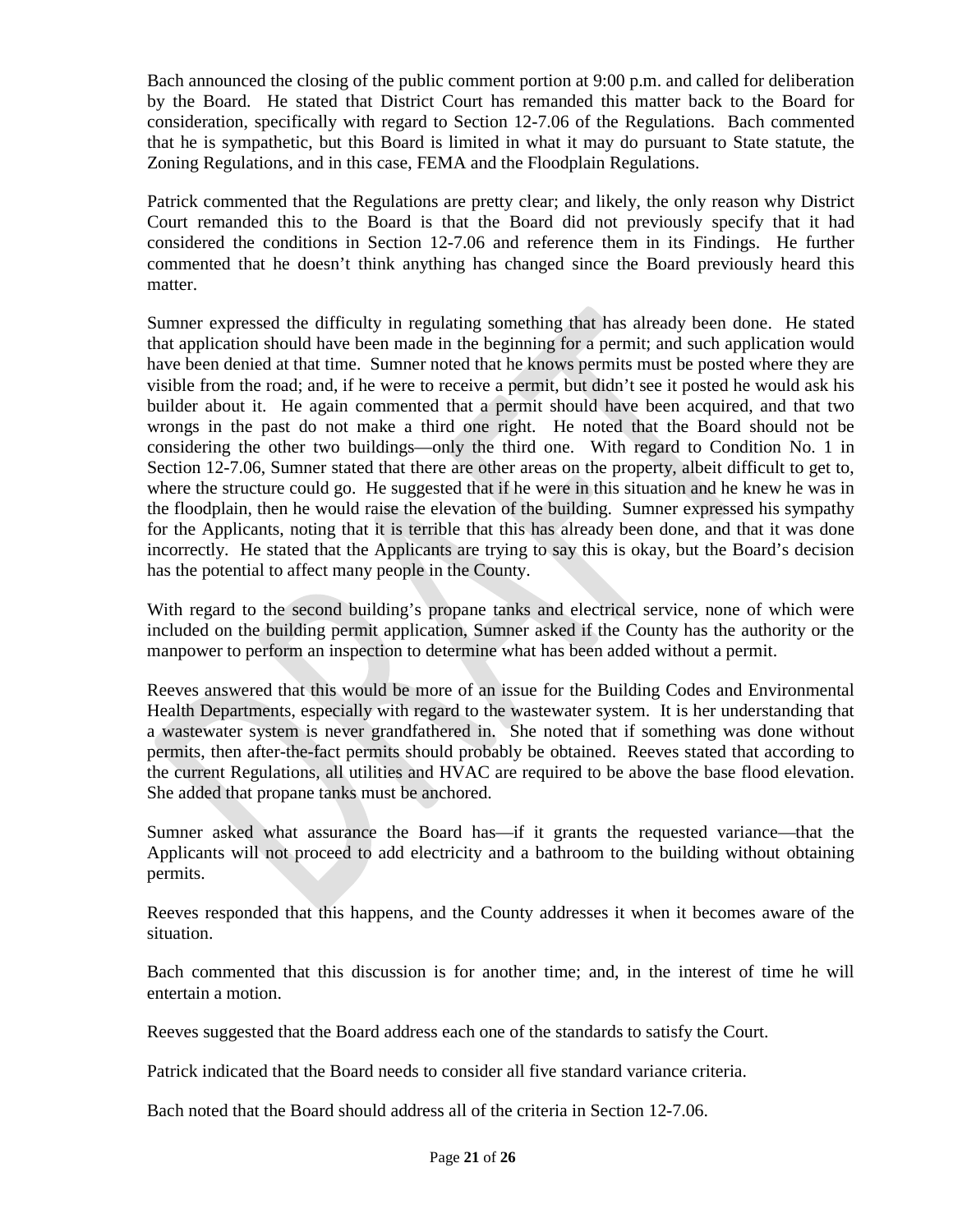Patrick argued that the Board should begin by addressing the five standards (standard variance criteria).

Cook recommended that the Board reference in its Findings the specific sections of the Regulations. He stated that Sections 12-7.04; 12-7.05; and 12-7.06 are all referenced in the Floodplain Regulations. Section 23-6.04.1 contains the five standard variance criteria; and Section 23-6.08 provides that the standard variance criteria and the floodplain management variance criteria must all be met.

He noted that staff has drafted a Resolution the Board may utilize, and explained that the Resolution specifically includes all criteria to be considered, as well as staff's Findings on each.

Bach stated that he needs a motion to either approve or deny the variance. He asked if it is necessary to address all of the sections of the Regulations Cook has referenced.

Reeves responded that it would be wise to do so. She added that the Board must also address the floodplain issues that District Court has specifically asked for.

Bach asked if Reeves is referring to Section 12-7.06, as well as all of the other sections Cook referenced.

Cook confirmed, and added that Section 12-7.06 also references Sections 12-7.04 and 12-7.05.

Bach again asked for a motion to either approve or deny the variance.

Reeves asked Bach how the Board can know whether to approve or deny the variance if it doesn't address each one of the factors individually. She advised the Board to address each criterion and determine whether or not the proposed variance meets it. She explained that the Board will then have the Findings to either approve or deny the request.

Cook agreed, and added that if the Board ultimately finds that all of the factors are in favor of granting the variance, then the Board would grant the variance. He then distributed to each Board Member a draft copy of the Resolution prepared by staff: *A Resolution Making Findings on Variance Application #18004-VAR (Nolan), Issuing Conclusions of Law and Denying Said Permit*. He explained that the Resolution populates staff's specific Findings, beginning with Section 12-7.04 - Floodplain Management Variance Criteria. He explained that if the Board agrees with staff's Finding for each criterion, then the Board may proceed to adopt that Finding. If the Board disagrees with staff's Findings or wants anything changed staff will make the desired changes.

Berg asked why the Board is walking through all of these.

Cook explained that the Resolution contains all of the variance criteria in the Regulations. He added that the District Court judge, in his Journal Entry, specifically referenced Article 12-7.06. Cook went on to explain that 12-7.06 itself provides that in addition to the criteria in 12-7.06 any variance from the Floodplain Regulations also must comply with the criteria found in Sections 12- 7.04 and 12-7.05; therefore all three of these sections referenced in the Floodplain Regulations must be considered.

Berg asked if anything in staff's Findings indicates that the variance should be denied.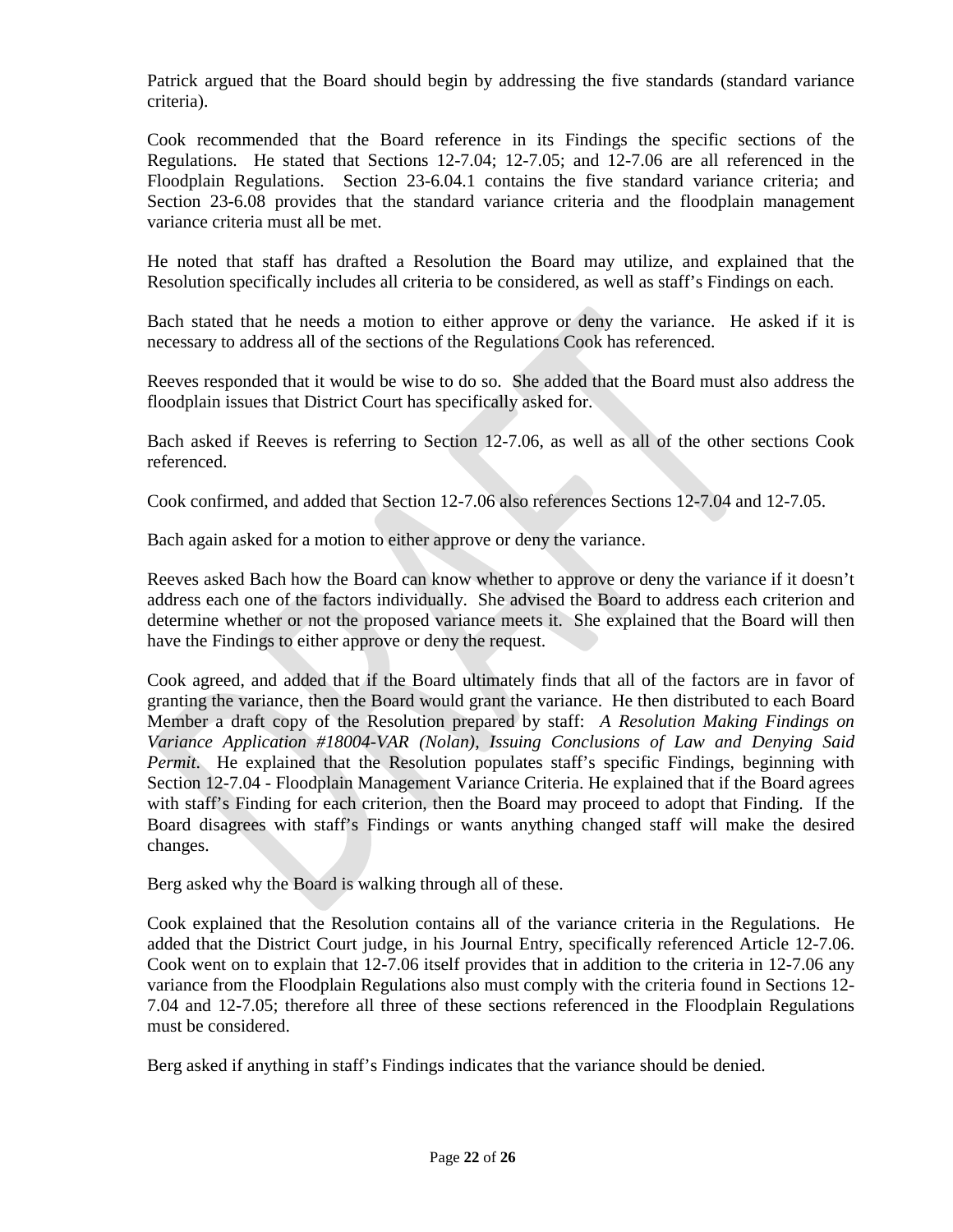Cook responded that he has made a number of Findings throughout the draft Resolution, recommending denial of the variance. Patrick stated that the threshold issue, which should first be determined, is that a building is located in the floodplain and is not allowed by the Floodplain Regulations. He asked staff if he has correctly identified the issue.

Cook and Reeves confirmed. Reeves clarified that the building is not allowed if it does not comply. Cook clarified that the building may be allowed in that location if the building is elevated.

Patrick stated that if the Board first determines there is indeed a building located where it should not be the building has not been floodproofed to meet the required standards, then the Board may proceed to address the five standard variance criteria. With regard to the first item in the standard variance criteria (Section 23-6.04.1.A) Patrick stated that the hardship is self-inflicted, as the Applicants themselves had the structure built.

Reeves directed the Board to address the conditions of Section 12-7.06, as specified by District Court.

Cook added that District Court did not find that the Board had previously failed to make Findings based off of the five standard variance criteria; rather, the Court found that the Board had not addressed specifically 12-7.06 in its Findings.

Berg asked why the Board should have to go back and once again address the five standard variance criteria, instead of addressing the 11 criteria of Section 12-7.06. Bach agreed.

Reeves indicated that addressing Section 12-7.06 would be acceptable.

Cook then read aloud the following from Section 12-7.06 – Conditions for Approving Variances for Agricultural Structures, also found on Page 5 of the Resolution:

"Any variance granted for an agricultural structure shall be decided individually based on a case by case analysis of the building's unique circumstances. Variances granted shall meet the following conditions as well as those criteria and conditions set forth in Sections 12-7.04 and 12-7.05 of this article. . ."

Staff's discussion is that the proposed variance does not meet all of the criteria and conditions set forth in Sections 12-7.04 and 12-7.05, and the Board should deny the variance.

Cook then addressed the following conditions from Section 12-7.06.1:

"All agricultural structures considered for a variance from the floodplain management regulations of this article shall demonstrate that the varied structure is located in wide, expansive floodplain areas and no other alternate location outside of the special flood hazard area exists for the agricultural structure. Residential structures, such as farm houses, cannot be considered agricultural structures."

Cook then proceeded to read aloud staff's recommended Finding:

"The structure appears to be located in an area that could be considered a wide, expansive floodplain. It appears that other options would have been available to the property owners, including placing the structure on fill so that the lowest floor would have been elevated above the base flood elevation or placing the structure at a different location on the site that is outside of the SFHA . . ."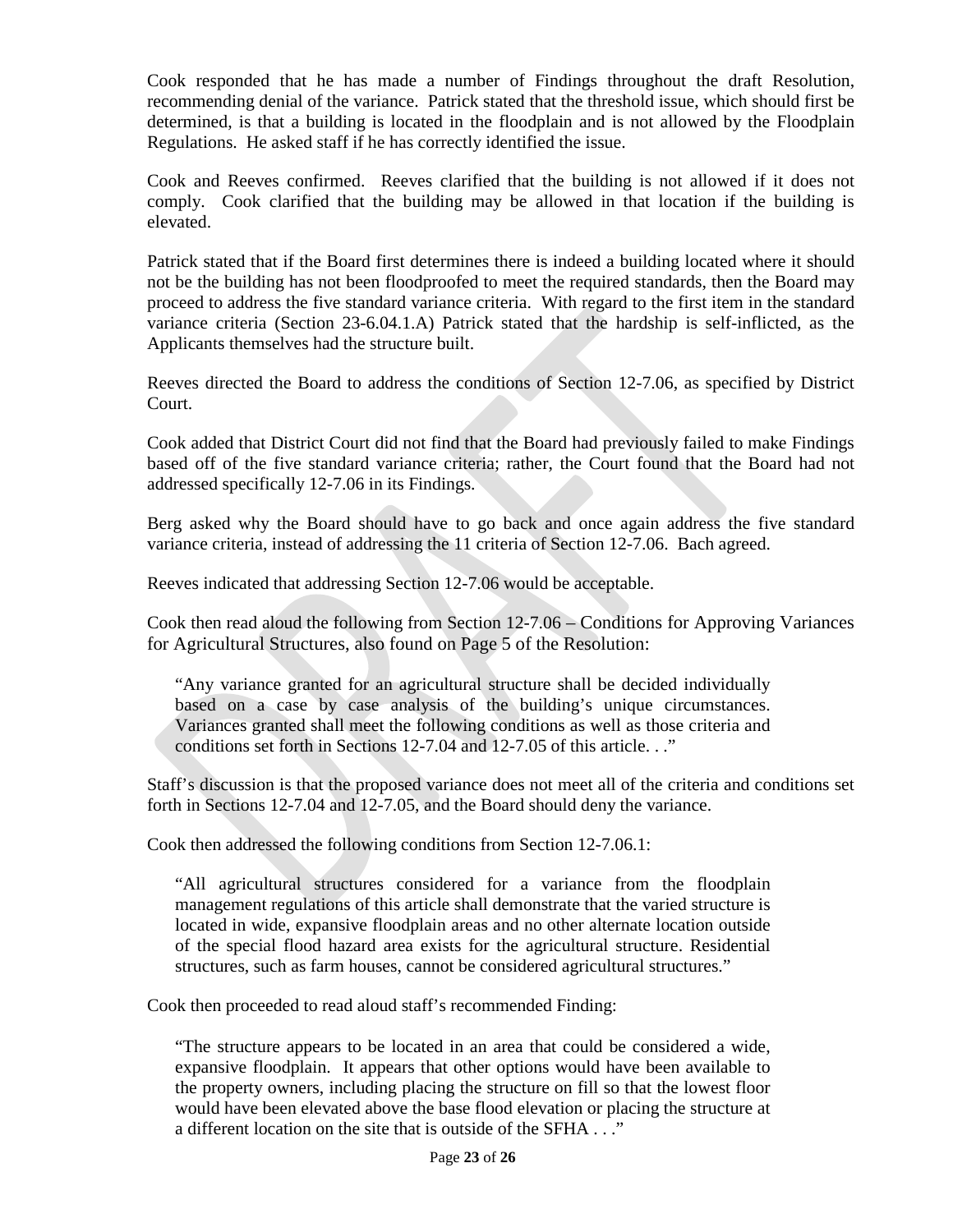Attorney Wood interjected and commented that it seems that staff is making a decision for the Board; and, the Board might as well just adopt whatever staff has said. He further commented that essentially the Board is listening to what staff has to say, which it then determines will be the Board's ruling. Attorney Wood warned that he might have to tell the District Court judge what is actually happening here, and explain that his clients walked out of the hearing because this seems like a "kangaroo court".

Bach responded that the Board is entitled to go line by line and determine whether it agrees with staff.

Cook stated that Reeves is suggesting that the Board read each of the items in bold print in the Resolution, and have its own discussion.

Berg expressed that he would be fine with that, and added that the Board does not always agree with staff.

With regard to Condition No. 1 of Section 12-7.06, Sumner noted that the property is so large that the Applicants could have elevated the building. He added that the Applicants knew about the floodplain, and he questions why they would build another building in the floodplain. He indicated that he agrees with staff's Finding on this.

Patrick stated that upon consideration of Condition No. 1, the Board would deny the variance based on that.

Patrick then read aloud Condition No. 2 of Section 12-7.06:

# *2. Use of the varied structures must be limited to agricultural purposes in Zone A only as identified on the community's Flood Insurance Rate Map (FIRM).*

Patrick stated that it appears this is not an issue.

With regard to Condition No. 3 of Section 12-7.06, Sumner asked what the floor of the building is made of.

Cook answered that the current floor is gravel. He noted that it is a metal building, with no drywall. He stated that he is not certain about the interior wall, which is shared somewhat with the adjacent building. He explained that the building is structurally separate; therefore, staff considers it to be separate from the other structure, as opposed to an addition to that structure, even though the two are slightly connected.

Bach stated that he has read through each of the 11 conditions in Section 12-7.06, as well as staff's Findings. He does not believe he could explain the Findings any better than staff already has, and he agrees with staff's Findings. He commented, with regard to Attorney Wood's description of this hearing as being a "kangaroo court," that he views staff as professional agents, who understand what they are talking about. He welcomed the Board members to suggest changes to the Findings, if they have any.

Patrick stated that the base facts, which likely nobody disputes, are that this is a floodplain; the building's floor has not been elevated to the height required; and, this is a self-inflicted wound. He added that nobody did this to the Applicants; rather, the Applicants had this done. He commented that the Applicants may have a complaint with their contractor, but that is between them and their contractor. Patrick further stated that if the Board denied the variance based on the standard variance criteria, it wouldn't even get to these conditions in Section 12-7.06.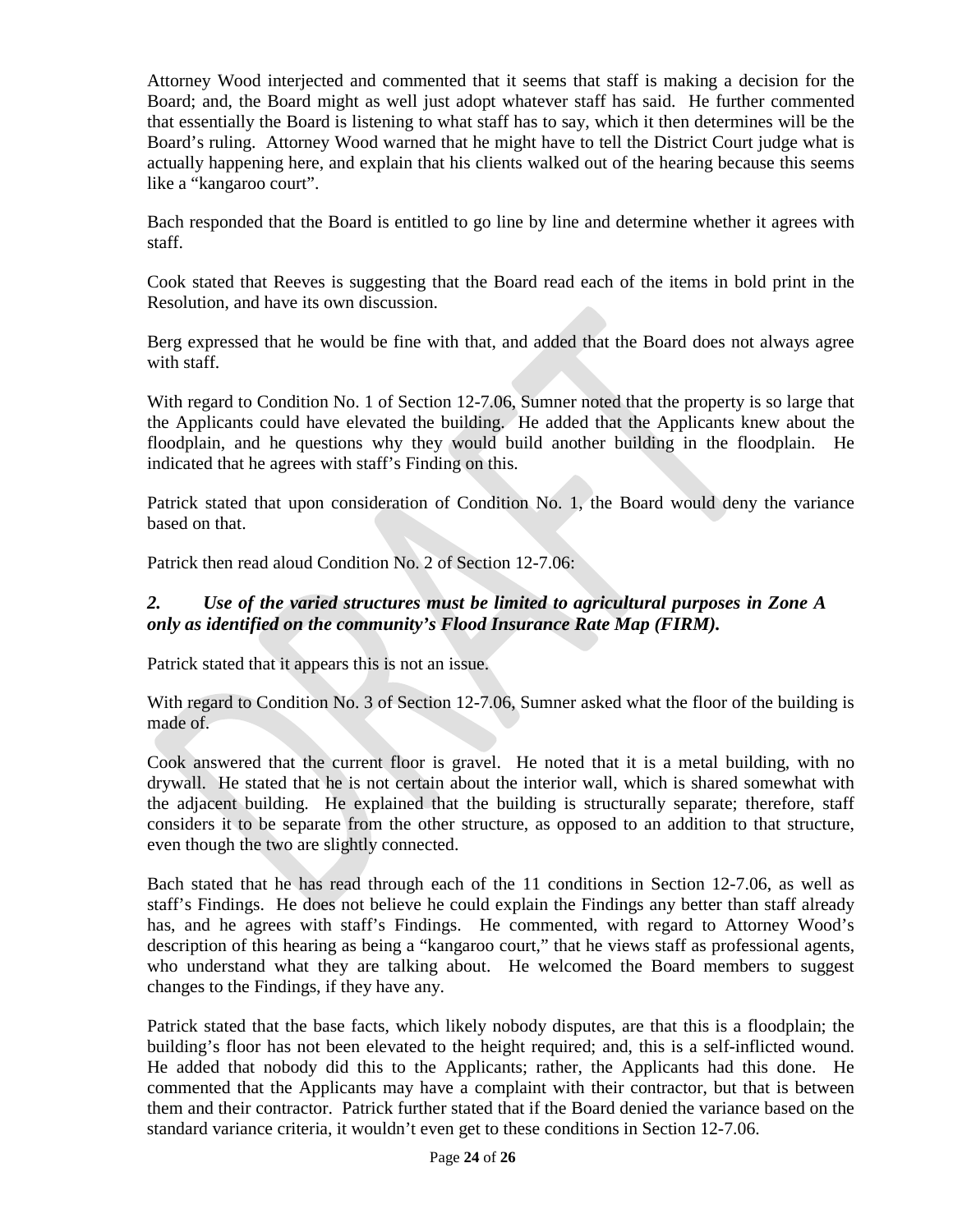Bach agreed, but noted, however, that District Court has remanded it to the Board to specifically address Section 12-7.06 and the 11 criteria in that Section. Bach expressed that this Board should not have had to do this; but, as this is something the District Court judge has ordered, the Board must do so. He once again invited the Board members to provide any changes to staff's Findings. He added that he is relying upon staff's expertise, agrees with staff's Findings and is prepared to rubber-stamp them. He once again expressed that he does not believe the Board should have to be doing this.

Sumner agreed, and noted that he does not understand the District Court judge's ruling because the Board had previously addressed all of these criteria.

Bach clarified that it is not that the Board didn't address all of the criteria; rather the judge has remanded this to the Board to address all 11 criteria in Section 12-7.06.

Sumner stated that he thought the Board had previously addressed all of those.

Patrick stated that the Minutes of the previous hearing indicate that the Board indeed did so.

Bach again invited the Board members to provide any changes they may have to staff's Findings.

Berg expressed that he cannot provide Findings that are any better than what staff has already presented. He also believes the District Court judge, will then determine whether to kill this off or accept it.

Patrick commented that the judge did not want to be the "bad guy"; therefore, the judge remanded this to the Board.

Bach once again asked the Board if there are any objections or changes to staff's Findings. There were no objections or changes.

Sumner moved to accept staff's Findings and to deny the variance. Bach suggested that the motion also include that the Board has specifically considered the 11 conditions in Section 12- 7.06; and is adopting staff's Findings. Sumner agreed to these additions to the motion. Patrick seconded.

Bach proceeded to conduct a roll call vote on the motion for denial of the variance:

**Sumner:** YES

**Peckman:** YES

**Berg:** Regretfully, YES

**Patrick:** YES

**Bach:** Regretfully, YES

The motion carried unanimously, (5-0).

Reeves asked each of the Board members to sign the Resolution, affirming their adoption of the Findings.